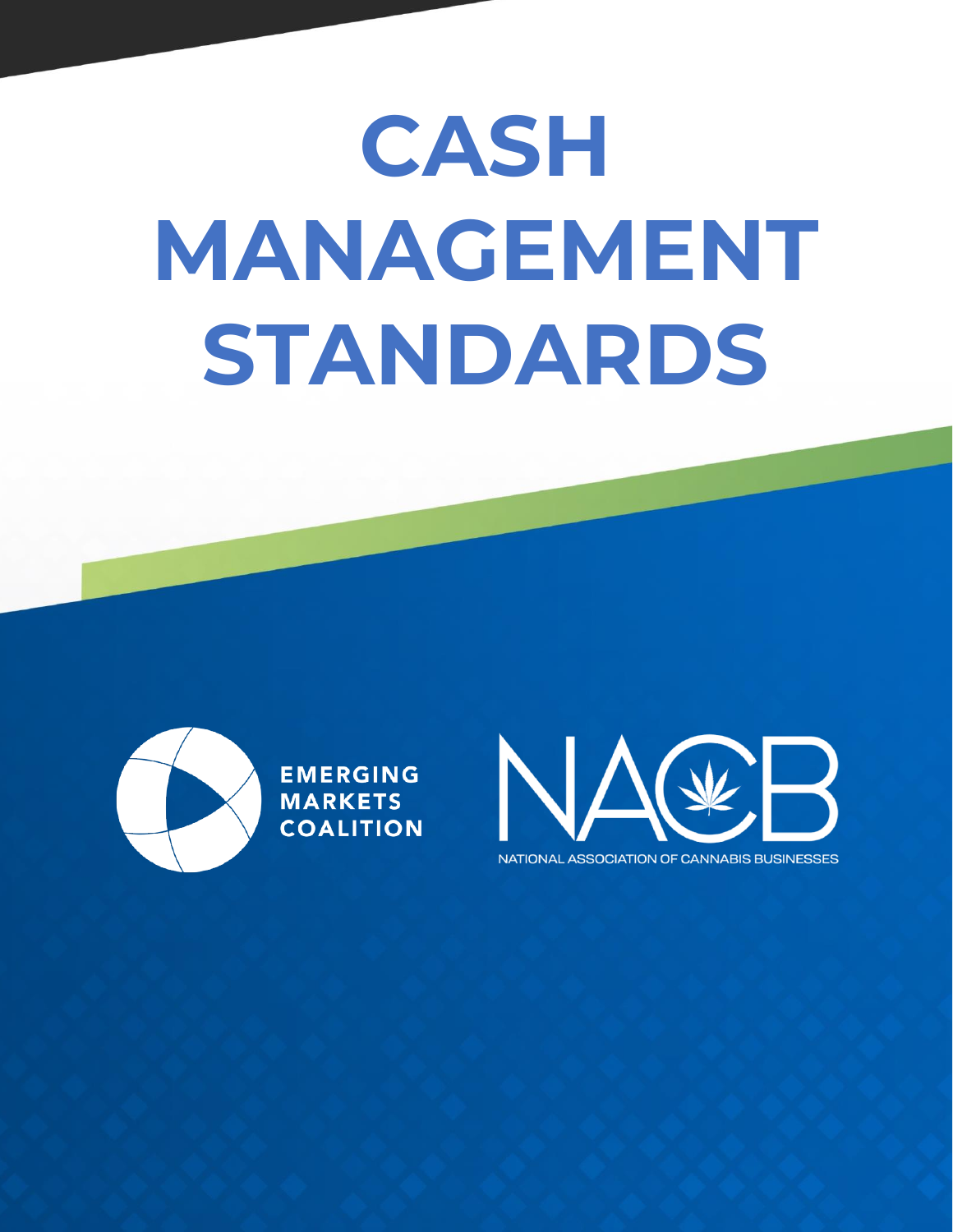#### **Attributions**

The Emerging Markets Coalition (EMC) and the National Association of Cannabis Businesses (NACB) would like to thank our subject matters experts and contributors to our first joint national standard, Cash Management including:

Ashely Elsner – Arvelo PLLC Michael Flores – Bretton-Woods Linda Odom – K&L Gates Dan Roda – Abaca Tony Repanich – Shield Compliance Chris Rentner – Spence Labs Kelly Whyman and Sarah Londberg – CannDo Debra Bunge, PMP – Hyosung Kirsten Trusko – Emerging Markets Coalition Deneka Scott – Emerging Markets Coalition Tom Nolasco – National Association of Cannabis Businesses Narith Panh – Dragonfly Wellness Pharmacy Dane Hoffman – Helmand Valley Growers Company Bryan Buckley – Helmand Valley Growers Company Chris Boudreau – The Cannabis Chamber of Commerce Raleight Taylor – Premier Protective Security, Inc. Naomi Grainger – National Association of Cannabis Accounting and Tax Professionals

Thank you for your time, expertise, and willingness to work on this important topic.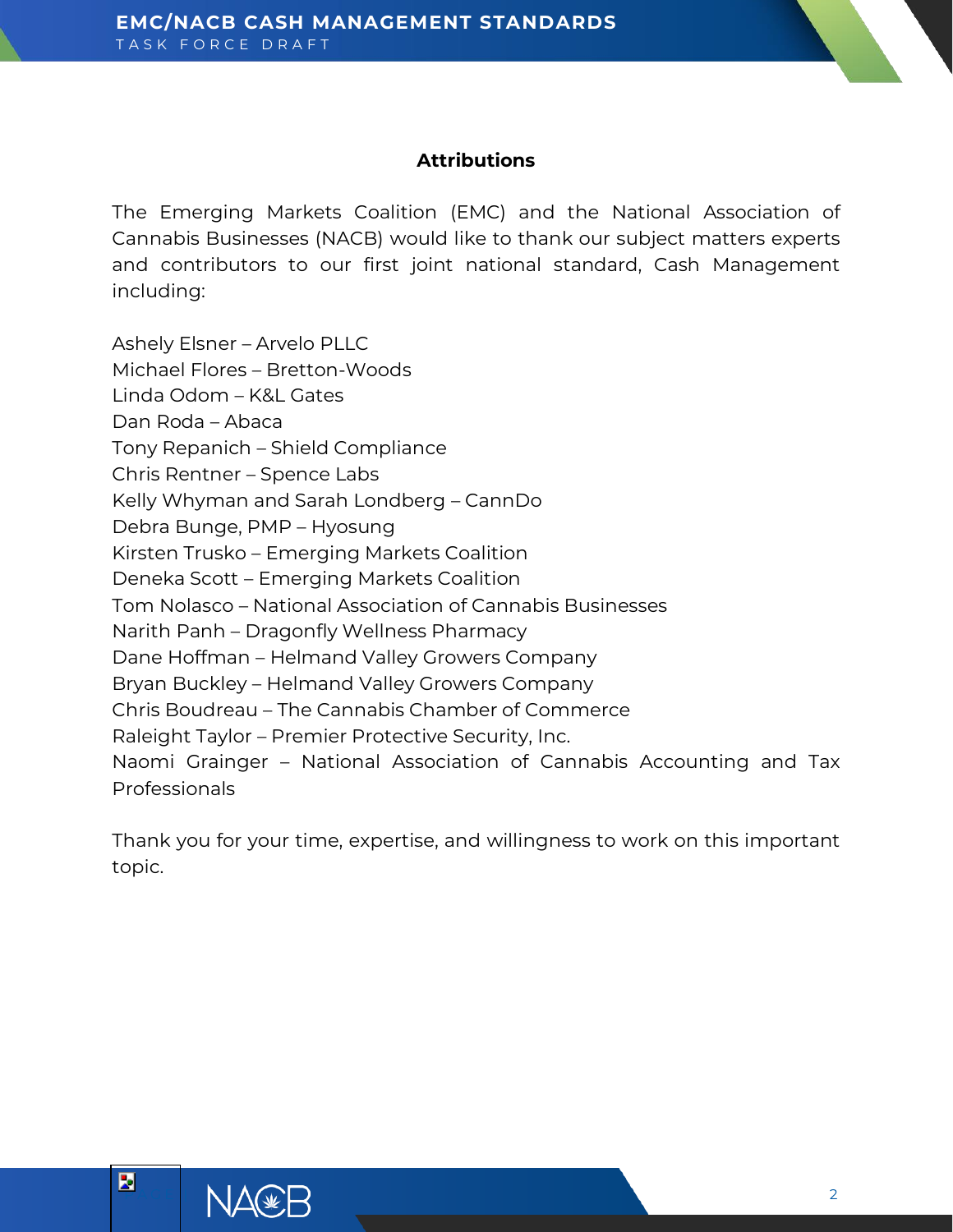# TABLE OF CONTENTS

| 1.                                                        |  |
|-----------------------------------------------------------|--|
|                                                           |  |
| 2. Cash Limits During Delivery, Business to Business 14   |  |
| 3. Cash Limits During Delivery to Patients or Customers15 |  |
| 2.                                                        |  |
|                                                           |  |
| 2. Transportation Vehicle Surveillance and Tracking16     |  |
| 3. Policy and Procedure for Delivery Drivers En Route 16  |  |
|                                                           |  |
|                                                           |  |
|                                                           |  |
|                                                           |  |

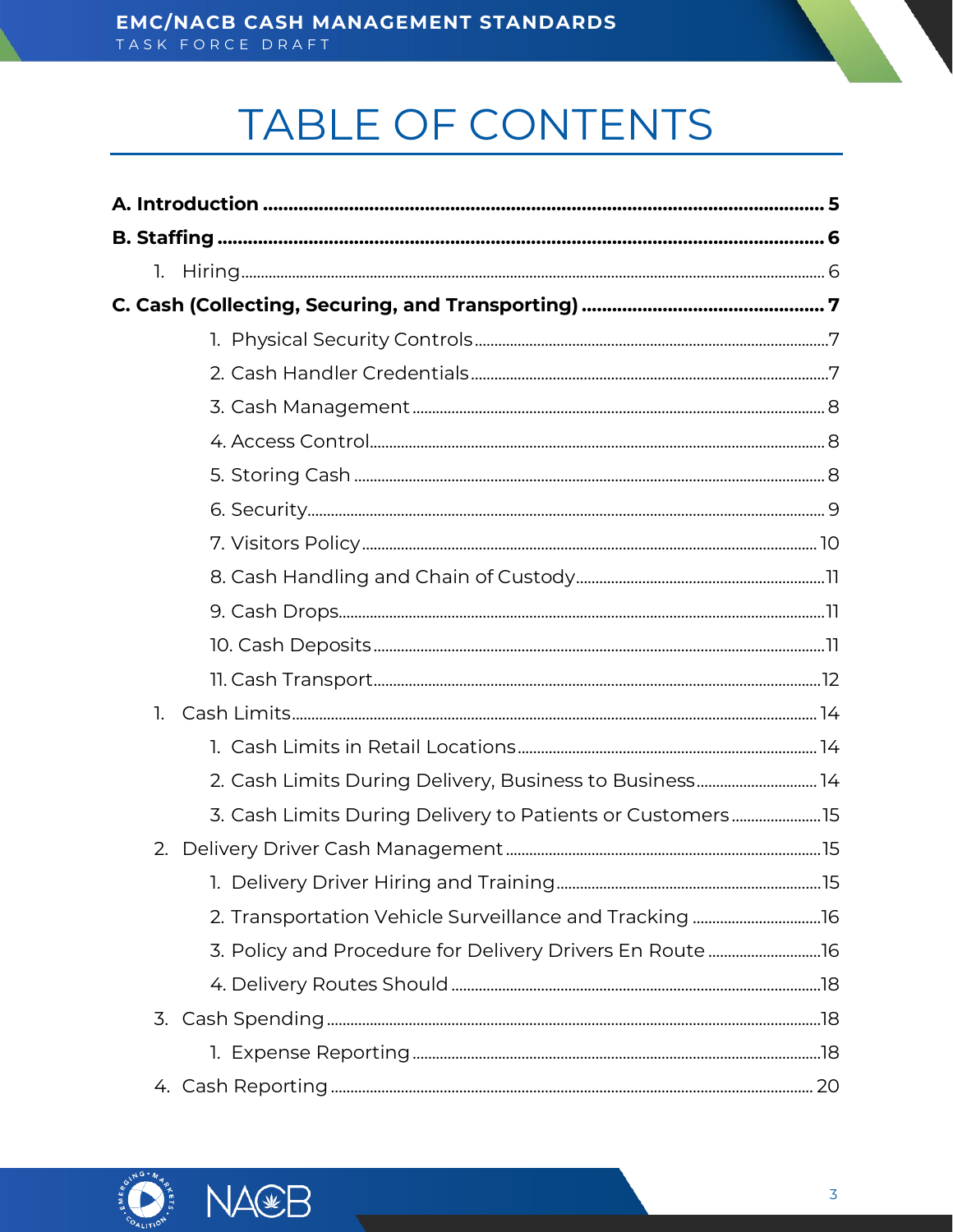| 1. Reports of Currency Received in Trade or Business: IRS Form  |     |
|-----------------------------------------------------------------|-----|
|                                                                 |     |
|                                                                 |     |
|                                                                 |     |
|                                                                 |     |
| 1. Documenting Cash Transactions for Wholesale Purchases and/or |     |
| 2. Whole Cash Transactions at the Time of Product Transfer 25   |     |
|                                                                 |     |
| 4. Wholesale Cash Transactions for Consigned Products26         |     |
|                                                                 |     |
|                                                                 |     |
|                                                                 |     |
|                                                                 | .28 |



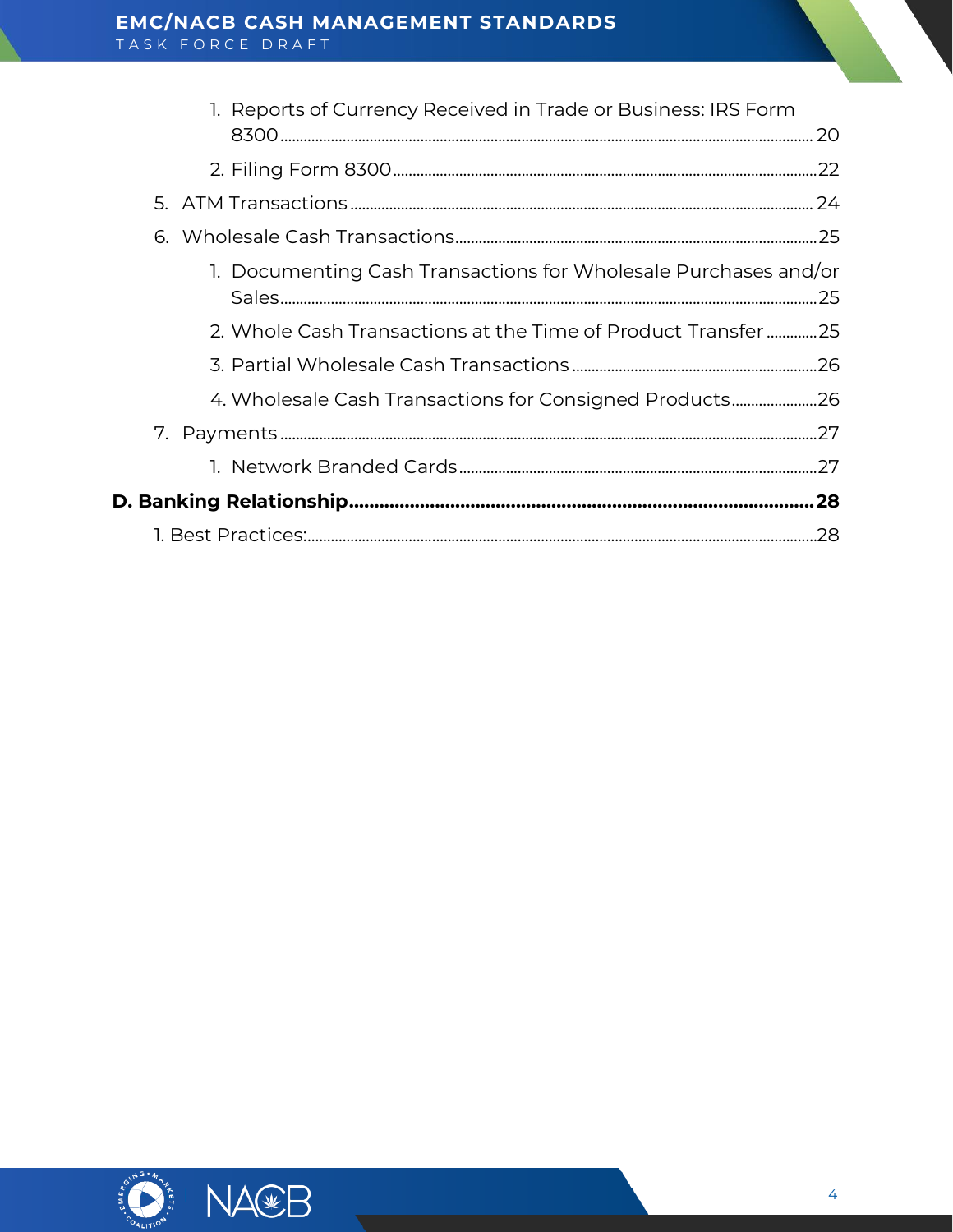# A. INTRODUCTION

<span id="page-4-0"></span>The Emerging Markets Coalition [\(EMC\)](https://emcoalition.org/) and the National Association of Cannabis Businesses [\(NACB\)](https://www.nacb.com/) have formed a strategic alliance to develop a National Standard for Cash Management for the cannabis industry. The U.S. legal cannabis market is projected to grow to [\\$35B by 2025,](https://www.globenewswire.com/news-release/2020/10/21/2111664/0/en/U-S-Legal-Cannabis-Market-to-Reach-35-Billion-by-2025.html) yet operations in licensed cannabis companies are still cash-based.

The new National Standards for Cash Management provides peer and expert reviewed cash management tools and protocols that cannabis-related businesses need to incorporate in their operations to be as efficient and safe as possible in today's regulatory environment while also preparing to work with financial institutions when current legislative, and regulatory barriers are lessened or dropped.

This document is not meant to provide legal or accounting advice – rather to provide industry standards and best practices for prudent cannabis businesses to follow. Please go to your own lawyers, accountants and insurance providers for their counsel specific to your business.

The standards include, but are not limited to best practices in areas such as:

- Personnel background checks, skill set and training requirements
- Cash handling at point of sale, vault and transport
- Security controls for POS end-of-day balancing to sales receipts
- Security controls for cash storage
- Techniques for optimal staff coverage for both customer service and security
- Optimal cash levels in the vault and point-of-sale stations
- Payments to staff, vendors and taxing authorities
- Currency transaction reporting



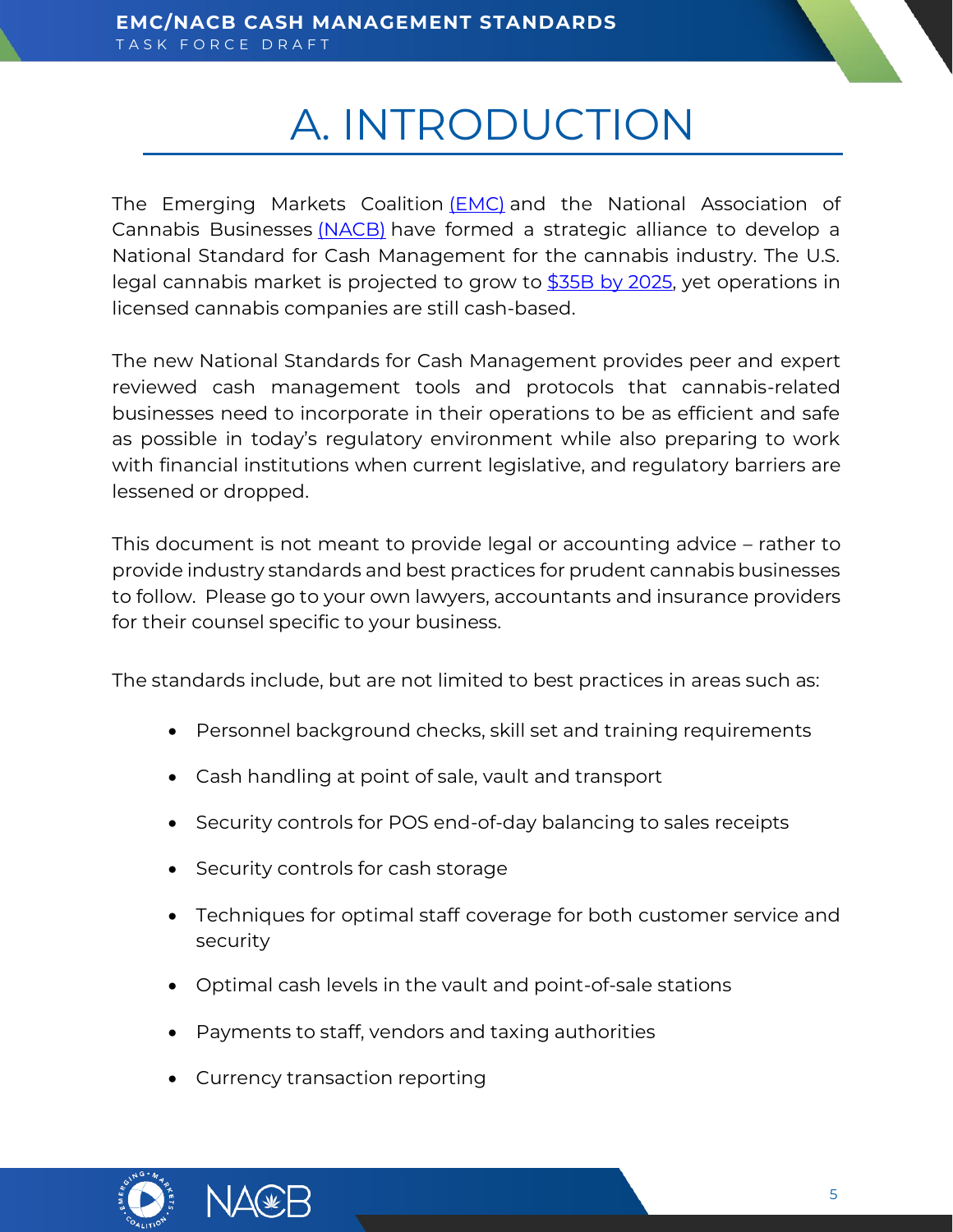# B. STAFFING

# <span id="page-5-1"></span><span id="page-5-0"></span>**1. Hiring**

- A. Compliant businesses shall perform background checks and other appropriate due diligence when hiring staff who handle cash. This may be required in order to get employees bonded by an insurance company.
	- a. All employees who will handle cash shall be submitted to level 2 background checks with fingerprinting.
- B. Employees with records for theft, fraud, embezzlement, cybercrime, money laundering, terrorist financing, bribery and corruption, insider trading, or any other crime involving theft or deception shall not be allowed to handle cash management.
- C. Compliant businesses shall not hire employees who have been fired or prosecuted for crimes related to their work in licensed cannabis businesses.
- D. Complaint businesses will also adhere to NACB's other hiring standards including Employment and Diversity/Inclusion in the workplace.



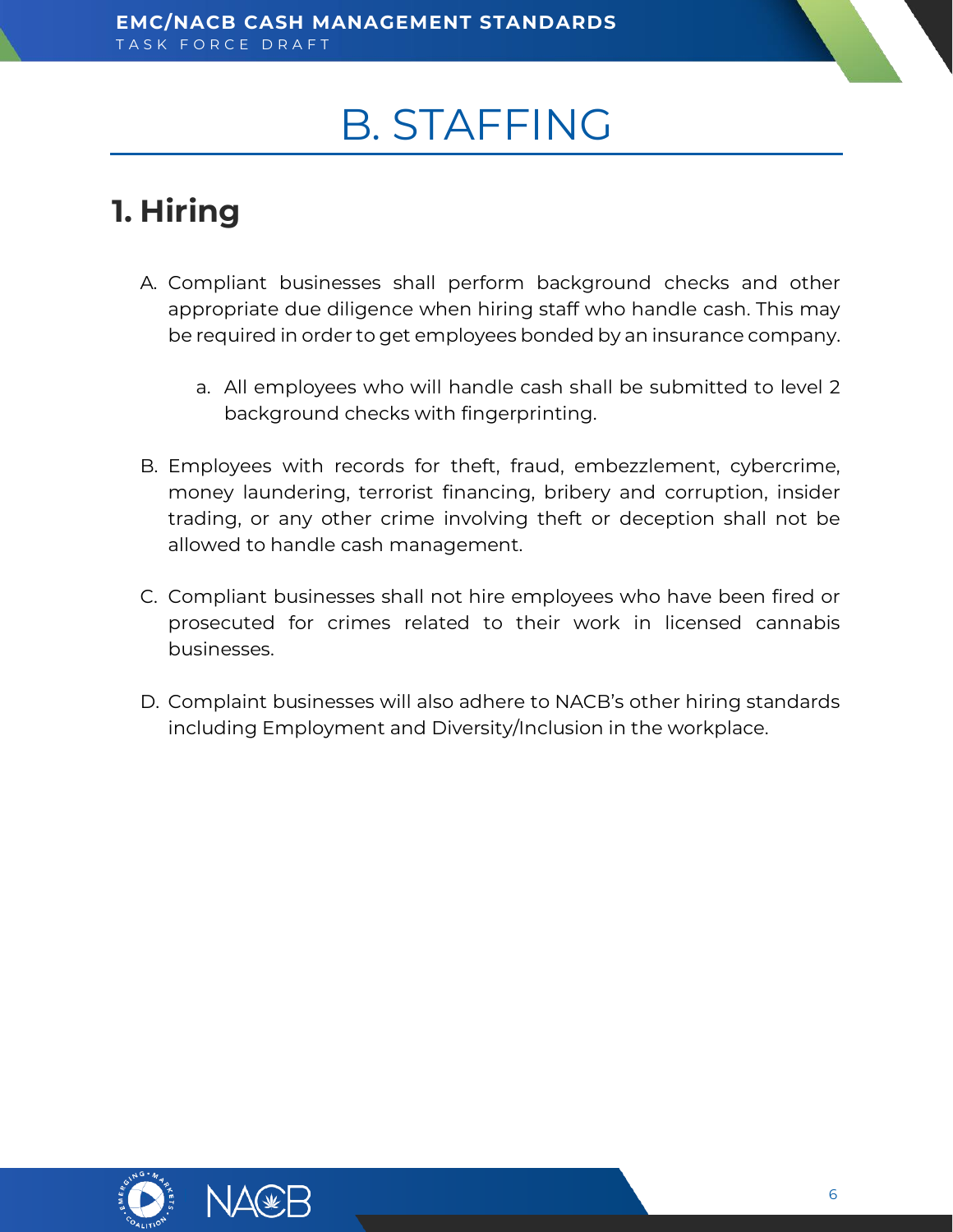# <span id="page-6-0"></span>C. CASH (COLLECTING, SECURING, AND TRANSPORTING)

This standard articulates the requirements and guidelines related to cash control and chain of custody for cash. This standard is tightly linked with the execution of highly controlled processes designed to maintain the financial integrity of the company and to limit the risk of misappropriation of cash and other monetary instruments. All elements of the standard should, at a minimum, meet all requirements by the company's insurance provider, bank, and counsel from their own lawyers and accounting professionals. Each insurance company and state may have different requirements. The following standards are meant to serve as a guide of key areas to consider for safe processing of cash.

#### <span id="page-6-1"></span>**1. Physical Security Controls**

a. Roles and responsibilities associated with the job description and hiring and training process shall specifically address cash handling to ensure qualified individuals.

#### <span id="page-6-2"></span>**2. Cash Handler Credentials**

- b. Roles and responsibilities associated with the job description and hiring and training process shall specifically address cash handling to ensure qualified individuals.
- c. Training programs should maintain associated documentation for initial, ongoing, and any remedial or disciplinary training regarding cash handling.
- d. Signature records should be created and kept on file for all cash handling employees.



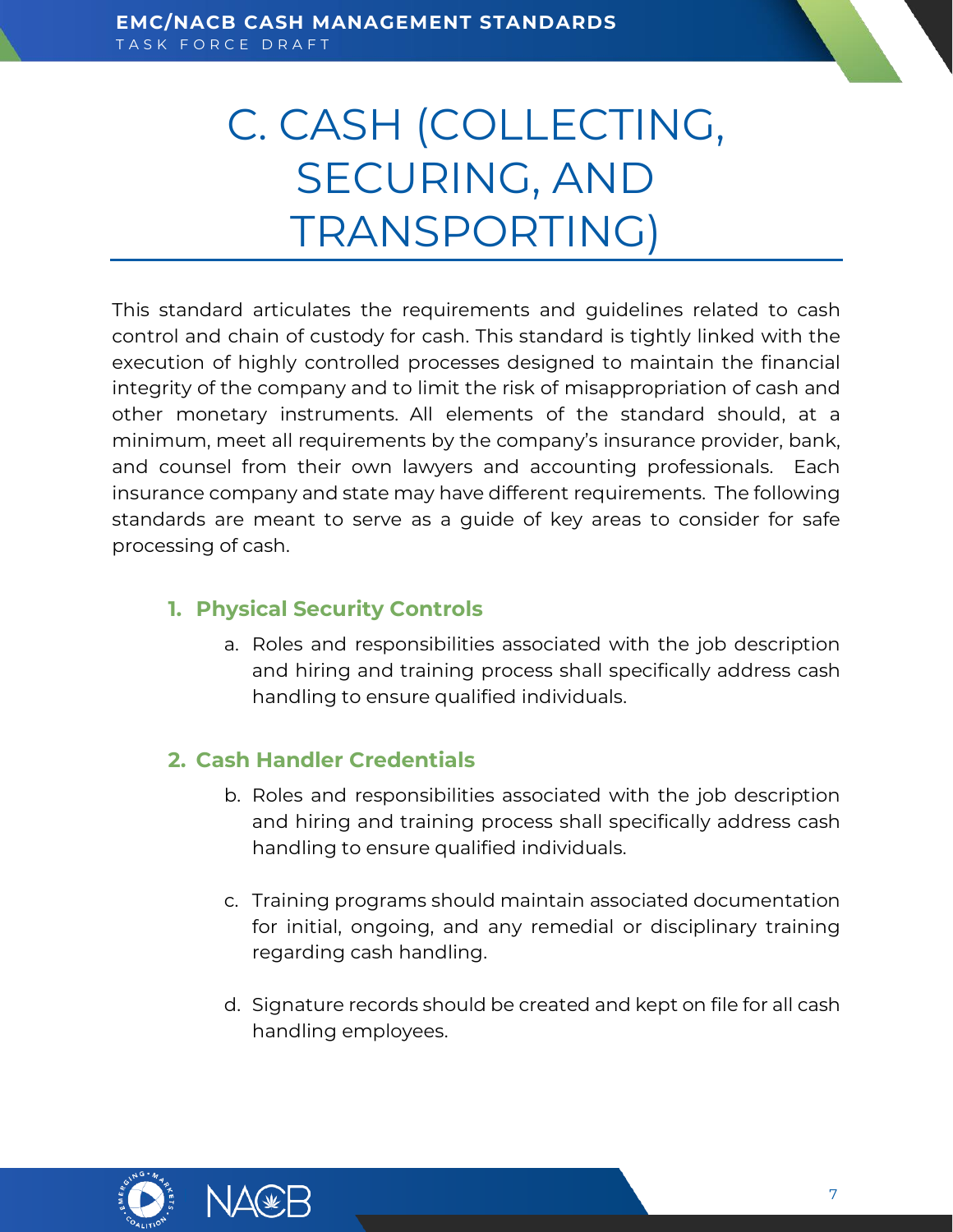#### <span id="page-7-0"></span>**3. Cash Management**

- a. Face and bind bills and separate and roll coins as necessary to maintain organization and ability to quickly count.
- b. All staff shall be trained to use counterfeit pens, UV lights and physical inspection of bills to confirm authenticity.
- c. Use a cash counting machine with counterfeit detection for large denominations.
- d. All cash counting and verification shall take place in areas under security camera control, ideally in a dedicated cash room accompanied by a security guard.

#### <span id="page-7-1"></span>**4. Access Control**

- a. Face and bind bills and separate and roll coins as necessary to maintain organization and ability to quickly count
- b. Cash and cash safes/vaults shall be located in accesscontrolled areas, which are:
	- a. Monitored by closed circuit video surveillance.
	- b. Secured by unique access identification methods which record all ingress and egress.
	- c. Limited to qualified and authorized individuals to whom access is assigned.
	- d. Not located on exterior walls within the facility

#### <span id="page-7-2"></span>**5. Storing Cash**

- a. All cash not at the register shall be stored in a secure safe within an access-controlled area.
- b. Cash safes should be rated at least UL291 or CEN1.



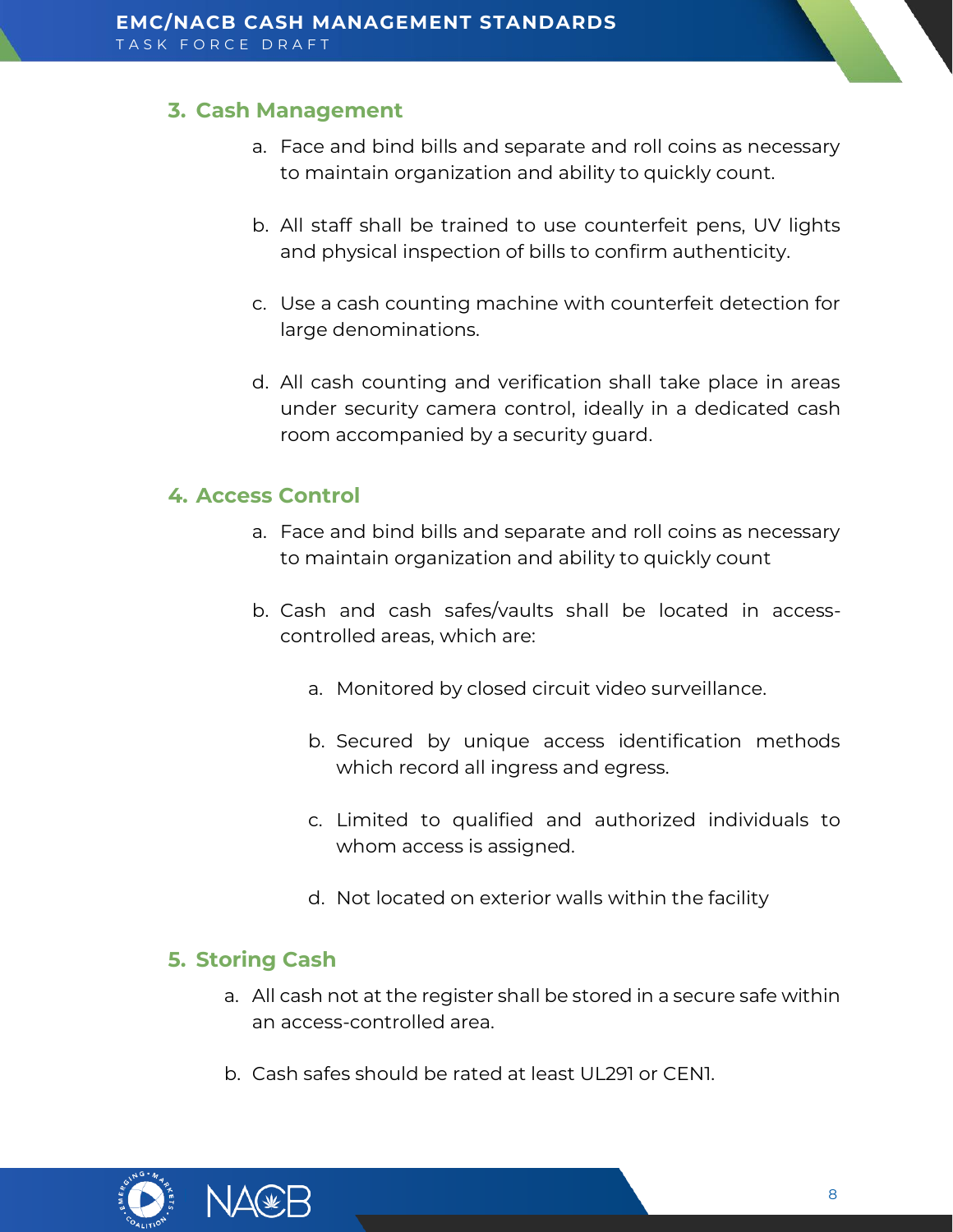- c. Cash safes should require a unique access identification method.
- d. All cash safes shall maintain a chronological access and event log that includes:
	- a. Printed name and signature of persons accessing the safe.
	- b. Total amount of deposits and withdrawals.
	- c. Date of deposits and withdrawals; and
	- d. Record of daily transactional reconciliation and inventory.

#### <span id="page-8-0"></span>**6. Security**

- a. Company shall provide emergency procedures training to any employee handling cash, which includes at a minimum:
	- a. Robbery
		- a. Immediate response in the face of an oncoming robbery.
		- b. Policies related to appropriate physical responses by employees or any accompanying security personnel.
		- c. Immediate response required once incident is over, aside from contacting local authorities.
	- b. Fire
	- c. Power outage
	- d. Cash discrepancy investigation and reporting
	- e. Access control

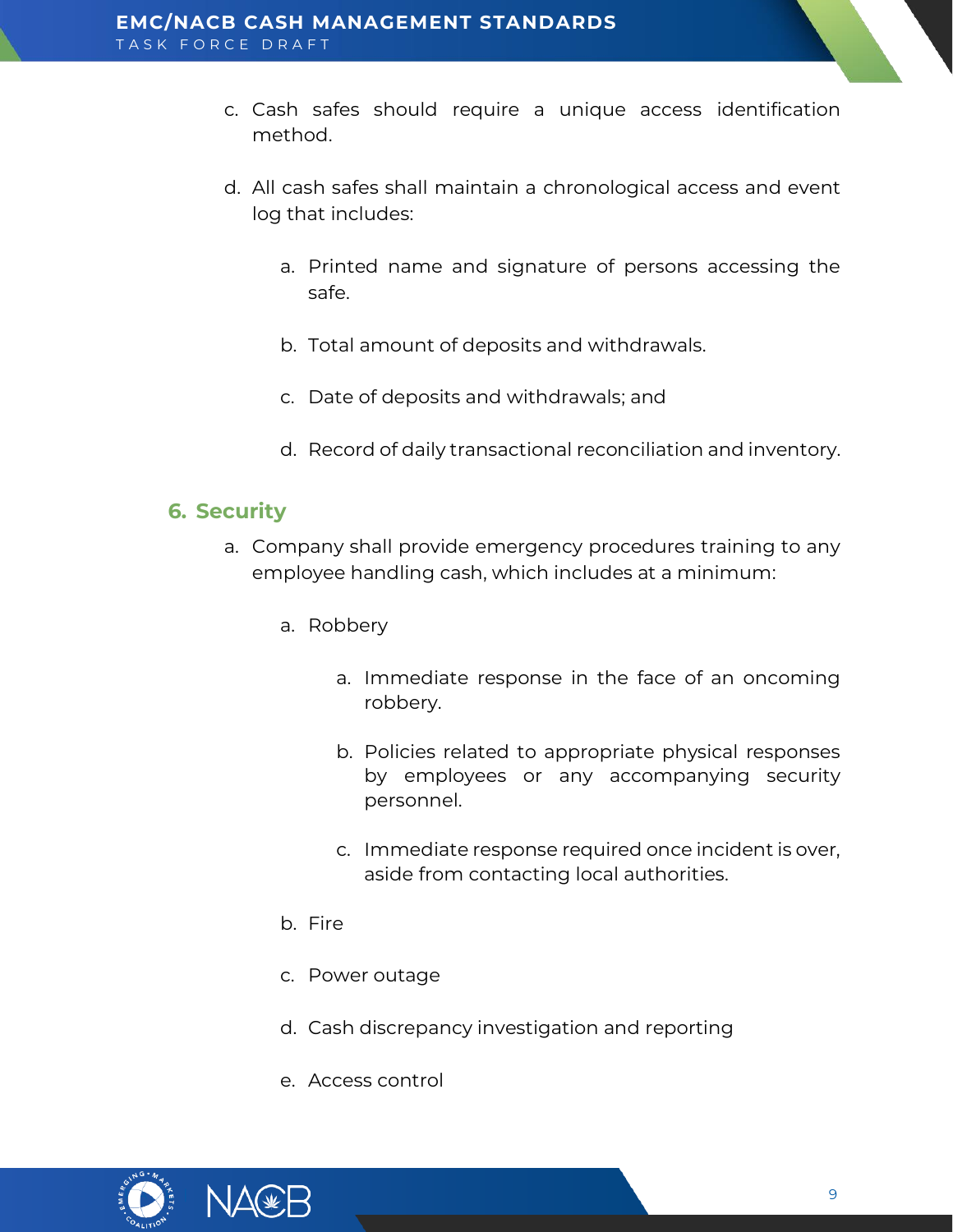- f. Chain of custody and
- g. Fraud and suspected fraud awareness

#### <span id="page-9-0"></span>**7. Visitors Policy**

- a. Written company policy shall establish a visitors' policy that maintains all security requirements during each visitor's movement in a facility and includes at a minimum:
- b. A log indicating the printed name and signature of the visitor;
- c. Reason for the visit and areas to which they are requesting access;
- d. Date and time of visit (which should be scheduled in advance if possible)
- e. Valid identification such as a badge or driver's license number
- f. Initials of the authorized employee escorting the visitor on premises, and
- g. Assignment of a visitor's badge.
- h. Visitors shall be escorted at all times when in limited- or restricted-access areas of a facility, preferably by an employee and security officer.
- i. Visitors' access to secure cash rooms should be limited to authorized persons with a necessary reason for access, such as law enforcement, governing authorities, auditors etc.
- j. Visitors shall wear assigned visible badges at all times on premises, which must be returned upon exiting the facility.



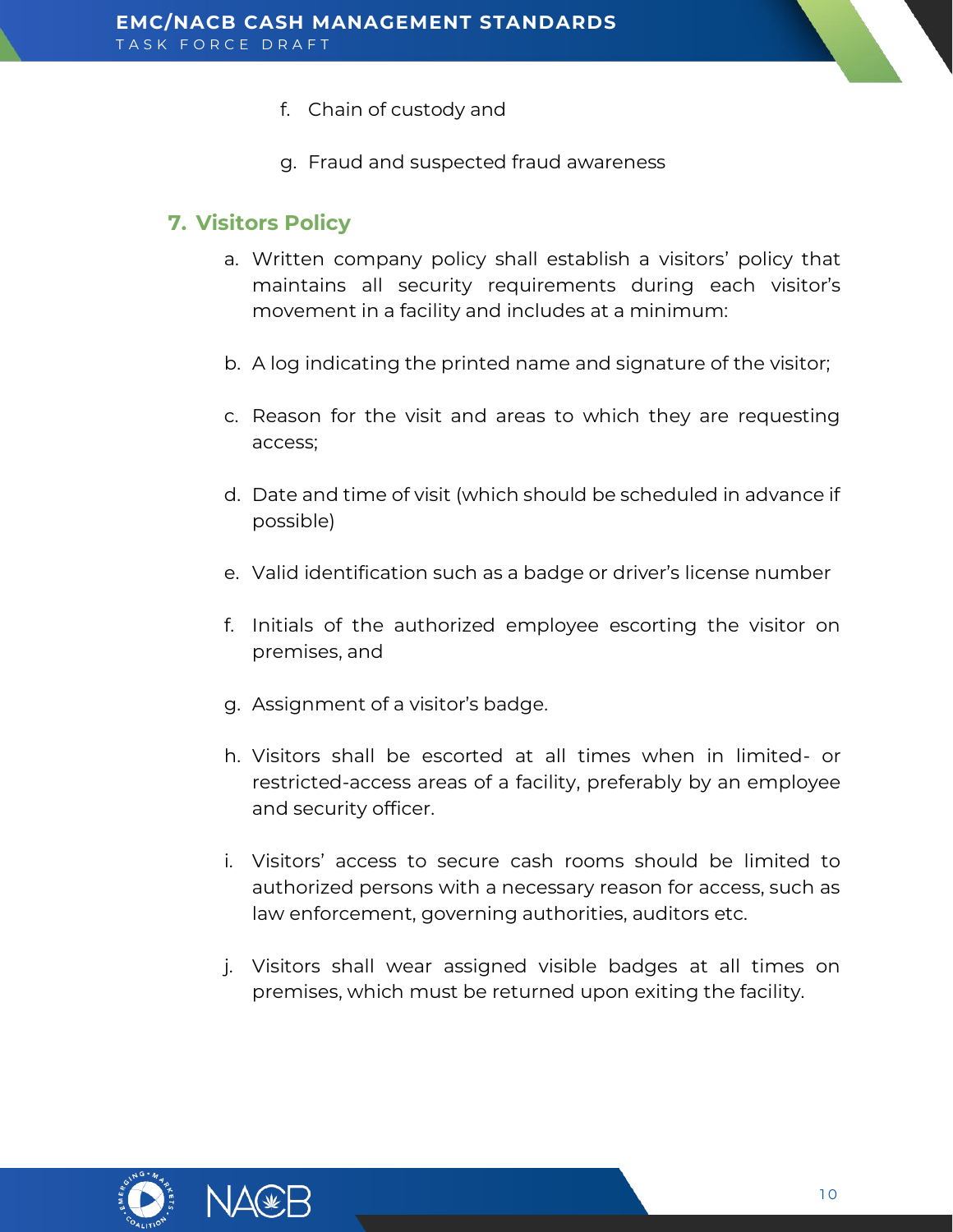#### <span id="page-10-0"></span>**8. Cash Handling and Chain of Custody**

- a. Two separate authorized and qualified individuals shall be present at all times during cash handling.
	- a. Cash is counted under dual control at the beginning of the cashier's shift and at the end of the shift.
	- b. Cash is never sold between cashiers. All cashier's cash needs are transacted through the vault with a supervisor present.
- b. Two separate authorized and qualified individuals shall independently verify cash shipments to and from a vault services provider.
- c. If a discrepancy is found, cash inventory shall be completed by a third authorized and qualified individual. Employees handling cash shall be trained in chain of custody procedures. Any deviation of the above protocols shall result in investigation and retraining, including restructuring of written company policy as necessary.

#### <span id="page-10-1"></span>**9. Cash Drops**

- a. Salespersons shall prepare cash deposits from assigned register drawers at the end of a work-shift and earlier in the day if a standard amount has been reached from cash sales, as defined by written company policy.
- b. Cash drops shall be sealed in accordance with chain of custody procedures.
- c. Cash drops shall be placed into a secure location by the salesperson and shall not be opened until they are being taken into the cash bank or included in a deposit.

#### <span id="page-10-2"></span>**10.Cash Deposits**

a. Two separate authorized and qualified individuals shall verify deposits.



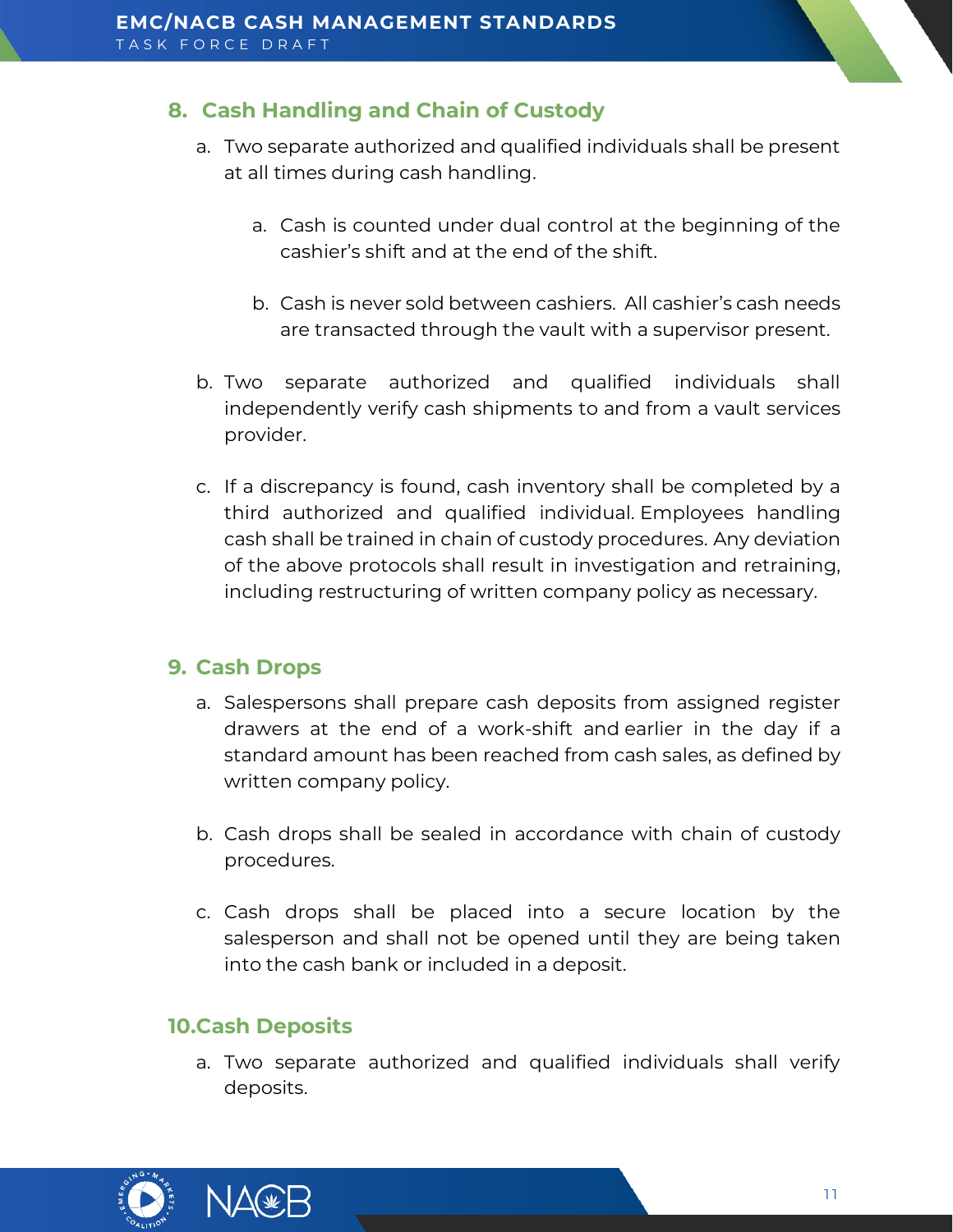- b. Deposits shall be placed in a tamper-evident bag that has a unique alphanumeric number and/or barcode.
- c. Complete all information on the bag, include a completed bank deposit slip and close the bag using the tamper-evident seal.
- d. Store the deposit bag in a secure safe in a restricted-access area until it is ready for transport.
- e. Record deposit bag information in a log for transport. A compliant transport log shall include at a minimum:
	- a. Printed name and signature of transport agent
	- b. Date of pickup
	- c. Destination of deposit(s)
	- d. Verification of number of deposit bag(s) being transported, and
	- e. Verification of unique identifier on deposit bag(s).
- f. Transport agent shall verify the deposit bag information and sign off on the log to assume chain of custody
- g. Transport agent shall confirm delivery of deposit(s) and the time shall be recorded on the log
- h. All deposit records shall be returned by the transport agent and verified by a separate authorized and qualified individual in the presence of the transport agent

#### <span id="page-11-0"></span>**11. Cash Transport**

a. Transport agents shall follow a designated predetermined route including an estimated time of arrival (ETA).



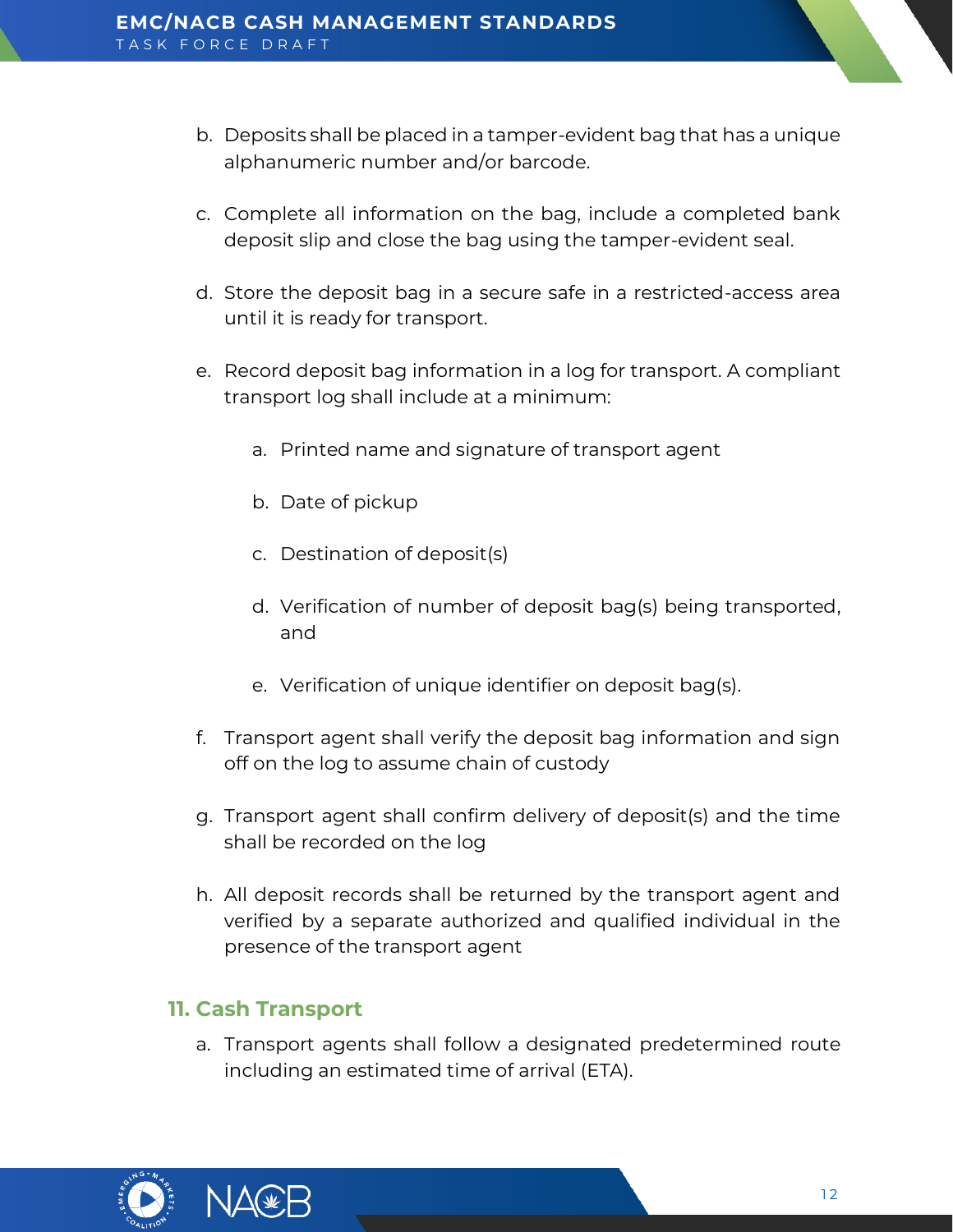- b. Travel routes for cash transport shall be randomized. For those routes where no alternatives exist (i.e, rural routes), an arrival schedule at the destination point should be published. Any significant deviation from the scheduled arrival time should initiate the following protocols:
	- a. Call driver on radio or cell phone to determine situation
		- 1. Any benign situation (traffic congestion, construction, etc.) should be logged and no further action taken
		- 2. If driver does not respond to radio or cell calls, then notify appropriate authorities
- c. When possible, times of cash transport shall be randomized.
- d. Transport routes shall avoid construction detours.
	- 1. Transport routes shall avoid high-risk areas, as defined by security managers.
- e. Transport agents should travel in pairs when possible.
- f. Transport agents shall be reachable via cell phone at all times.
	- a. Transport vehicles should be equipped with GPS tracking if possible.
	- b. Transport agents shall be trained in written company policy addressing emergency situations such as robbery response.



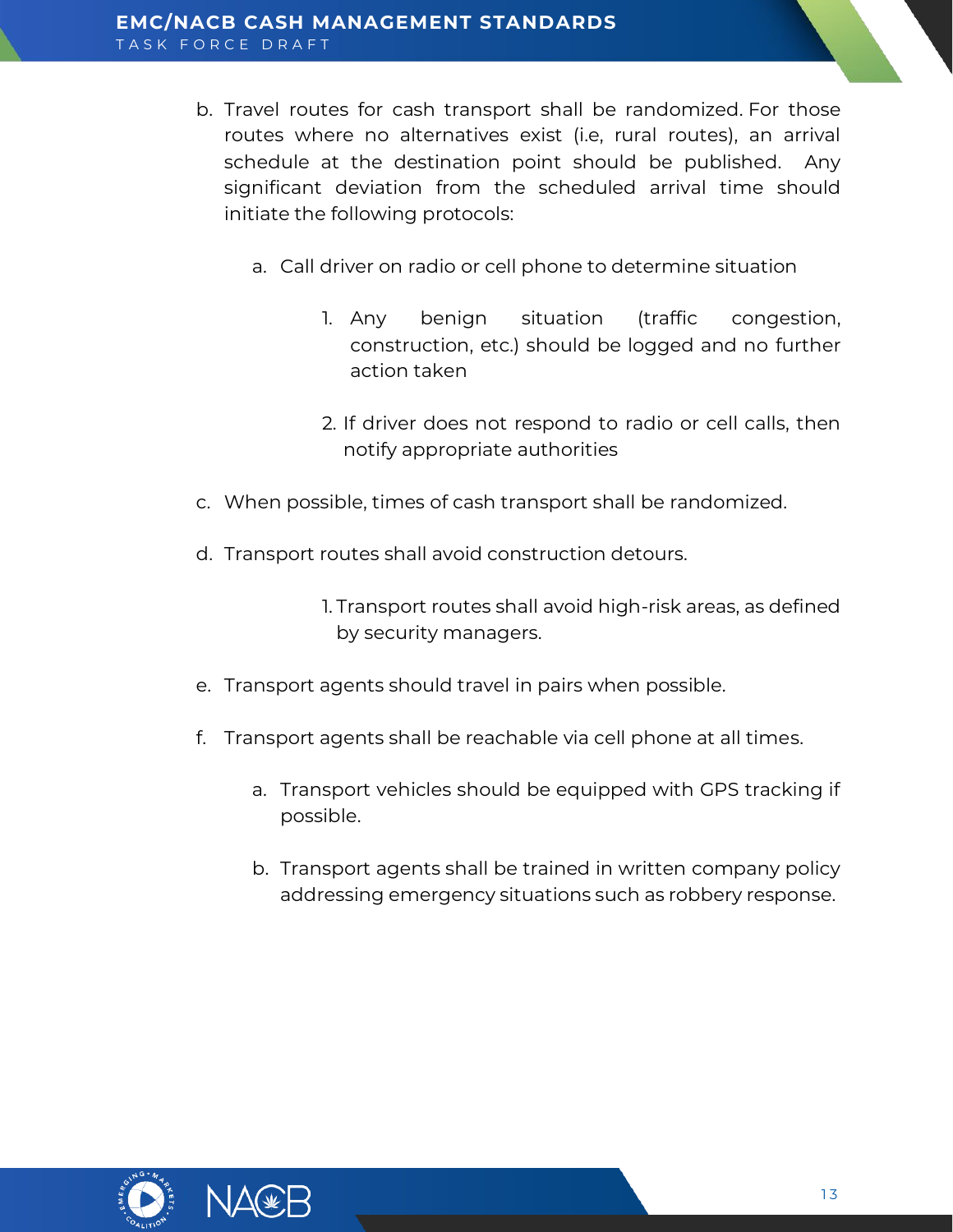# <span id="page-13-0"></span>**1. Cash Limits**

#### <span id="page-13-1"></span>**1. Cash Limits in Retail Locations**

a. Written company policy shall define a standard amount of cash to be held in a register drawer.

> 1. This amount may vary by day of the week based on historic cash flow analyses

- b. The amount of cash maintained on-hand in a single location shall not exceed an amount to be established by written company policy.
- c. Once the standard amount is reached, a cash drop for the extra amount shall be made into a secure location
- d. Cash drops shall be verified by an individual other than the person who prepared the cash drop.
- e. Sales and profit reports shall be prepared for each business day, which shall include:
	- 1. Sales from the business day; and
	- 2. Expense receipts paid from sales each business day.

#### <span id="page-13-2"></span>**2. Cash Limits During Delivery, Business to Business**

- a. Delivery drivers shall not carry more than a standard amount of cash as defined by state rule, their own bank's or insurance company's guidelines or other governing authority.
- b. Written company policy shall define a standard amount of cash to be held in a delivery vehicle in adherence to all state rules or other governing authority standards.



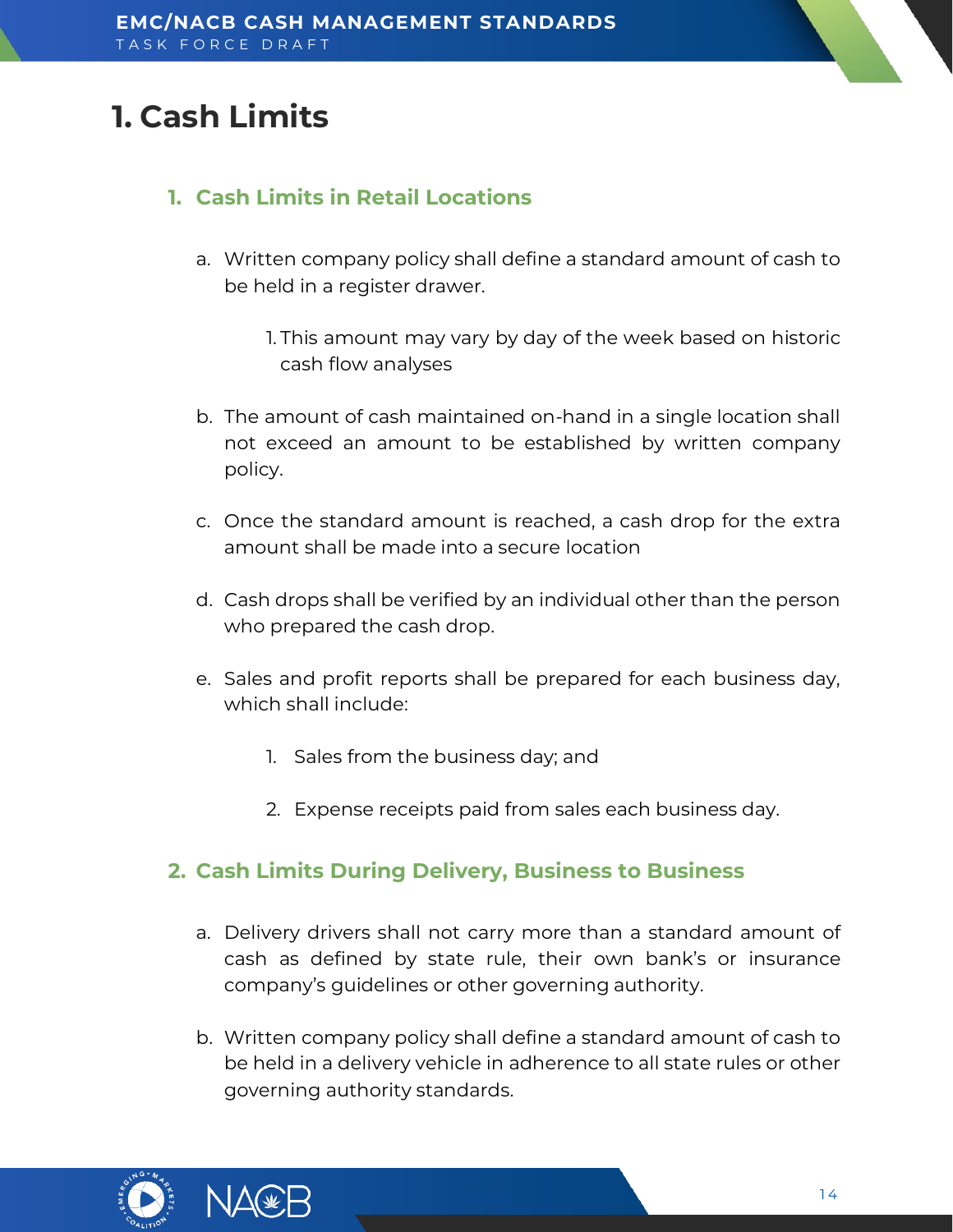- c. Cash payments for invoices shall be verified prior to delivery and the amount of cash collected on a delivery driver's route shall not exceed a pre-determined amount.
	- 1. In the event a business pays in cash which causes the delivery driver to exceed the standard amount, if possible, the driver shall return to the origin location to complete a cash drop before proceeding on the route.
- d. Deviations from a planned route shall be documented and the remaining routes shall be updated to reflect the time and travel adjustments.

#### <span id="page-14-0"></span>**3. Cash Limits During Delivery to Patients or Customers**

- a. Delivery drivers shall not carry on their person more than the maximum amount defined in written company policy, as defined as:
	- a. A standard amount of currency to be maintained in a delivery driver cash drawer.
	- b. A standard variety of bills and change that will make up the delivery driver cash drawer.

### <span id="page-14-1"></span>**2. Delivery Driver Cash Management**

#### <span id="page-14-2"></span>**1. Delivery Driver Hiring and Training**

a. Delivery drivers shall complete employment history verification, a background check, and driving record inquiry prior to hiring.



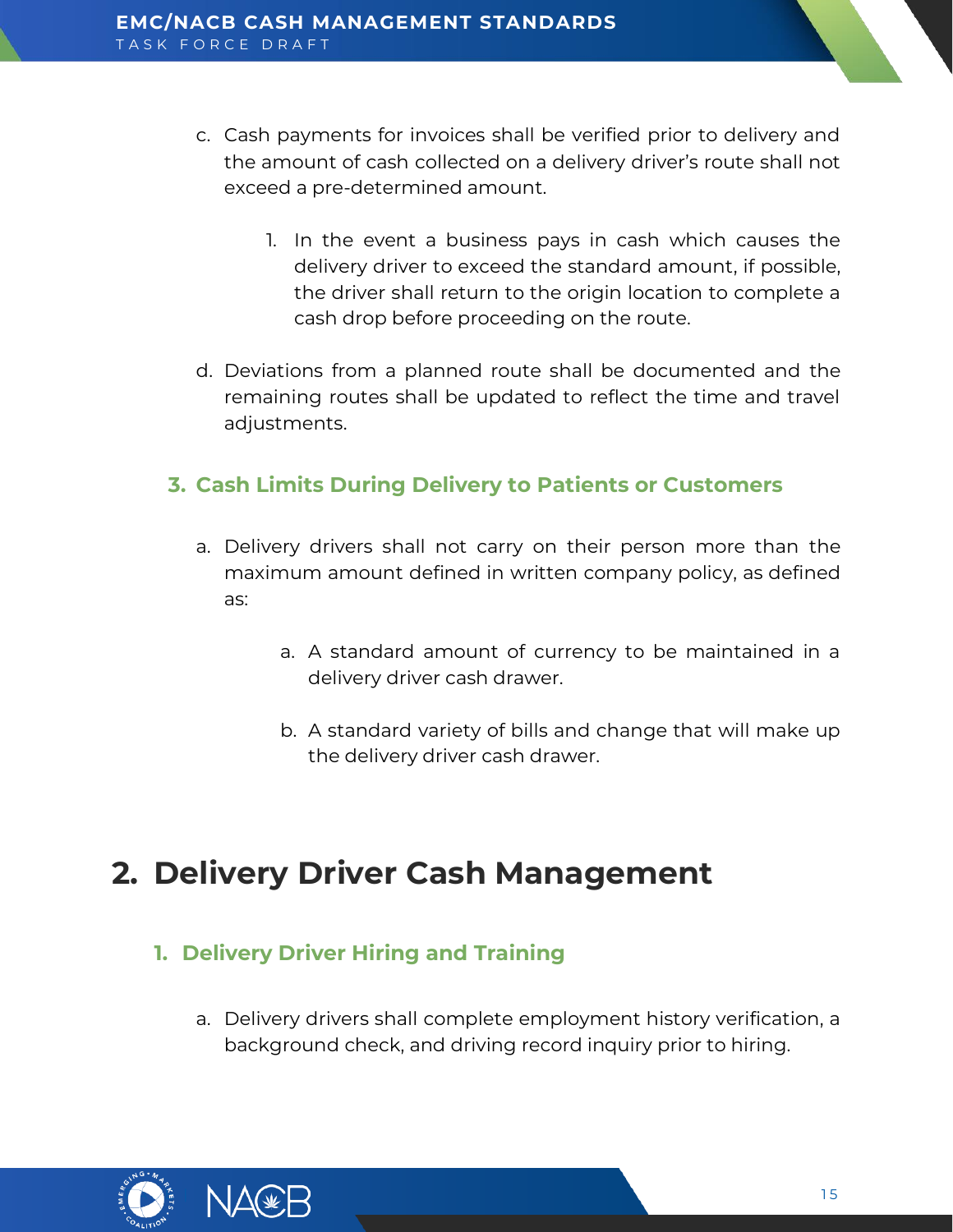- b. Delivery drivers must report any changes to their criminal or driving record immediately, as defined in written company policy.
- c. Review of delivery driver qualifications shall occur regularly, as defined in written company policy.
- d. Delivery drivers shall be:
	- a. Formally trained in written company security and emergency policies and procedures and training records shall be maintained.
	- b. Complete a standard number of hours on a "ride-along" as part of a written company training program.
	- c. Subject to routine and random "ride-along" observation by management to ensure adherence to policies and procedures.

#### <span id="page-15-0"></span>**2. Transportation Vehicle Surveillance and Tracking**

- a. Transportation vehicles shall have a GPS tracking device in realtime.
- b. Transportation vehicles shall have video surveillance in the cab and/or secure storage areas where cash is handled.

#### <span id="page-15-1"></span>**3. Policy and Procedure for Delivery Drivers En Route**

- a. Delivery drivers shall not carry more than a standard amount of cash which is set by written company policy and is in accordance with cash-in-transit guidelines where applicable.
	- 1. Challenges with driving 4 hours in a state include multiple transactions and carrying large amounts of cash.



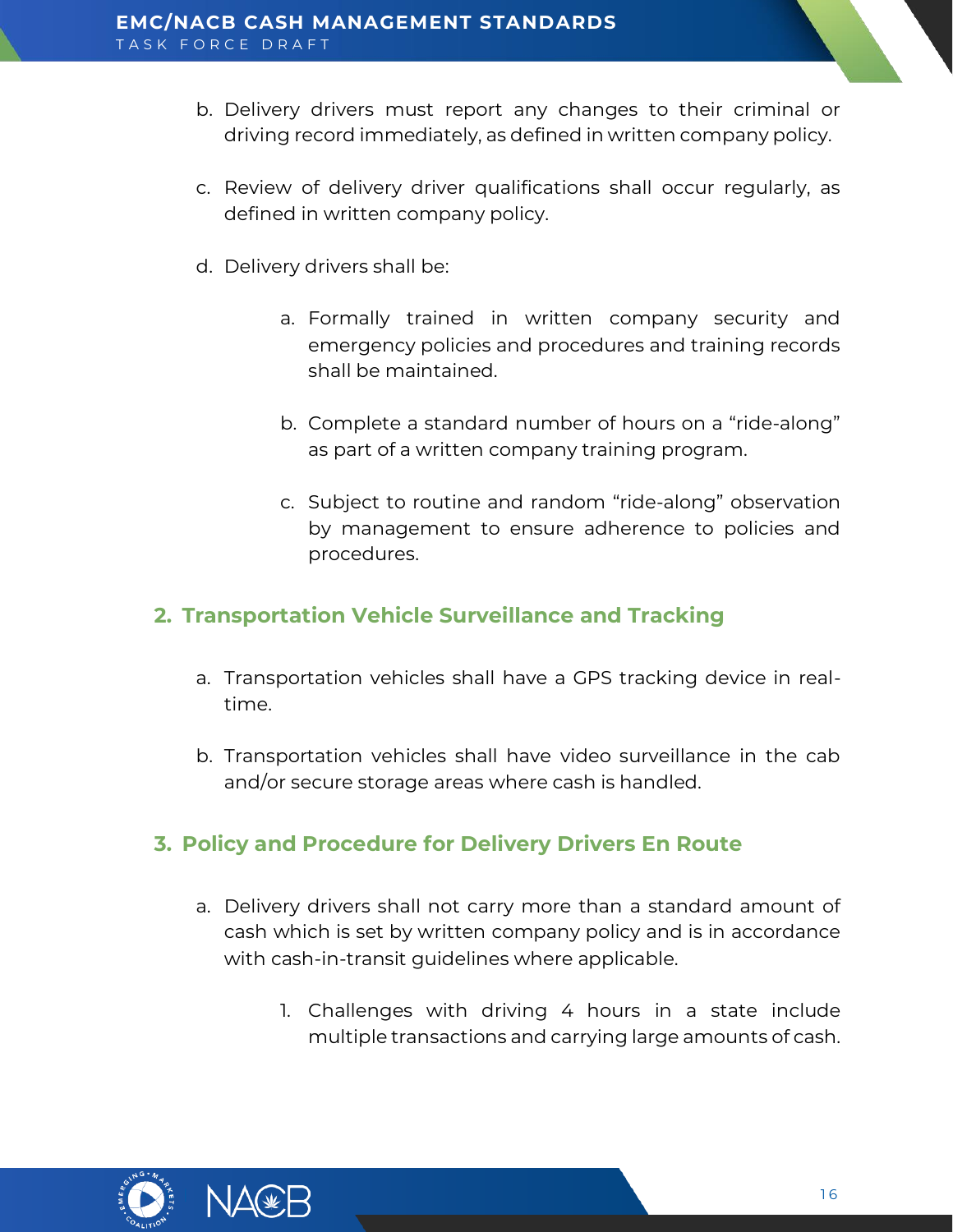- 2. In these non-standard cases, it is suggested use a cash lock box in vehicle. This can reduce temptation for the driver or third party.
- b. Payment methods shall be verified prior to delivery, and cash deliveries that exceed in the aggregate the standard amount, as defined by written company policy, shall not be planned on a single route.
- c. In the event cash is paid for a delivery that exceeds the standard amount and physical logistics permit the delivery driver shall immediately return to the origin location to complete a cash drop before proceeding with their scheduled route.
	- 1. Rerouting shall be recorded and all remaining delivery routes shall be updated as necessary to reflect impacted time and travel changes.
- d. Delivery drivers shall secure cash in a locking register bag, which shall contain a standard amount as defined by written company policy and include bills and change sufficient to complete transactions.
- e. For customer or patient transaction deliveries, each transaction, including any change made, shall be recorded on the cash bag register log.
- f. On return to the origin location the delivery driver and an authorized representative of the company shall verify the payments in the drop bag and reconcile the register.
- g. Verification shall occur in an area that is being video recorded.
- h. If the delivery is a business to business transaction, delivery drivers shall secure cash in a locking drop box which is secured in the vehicle.



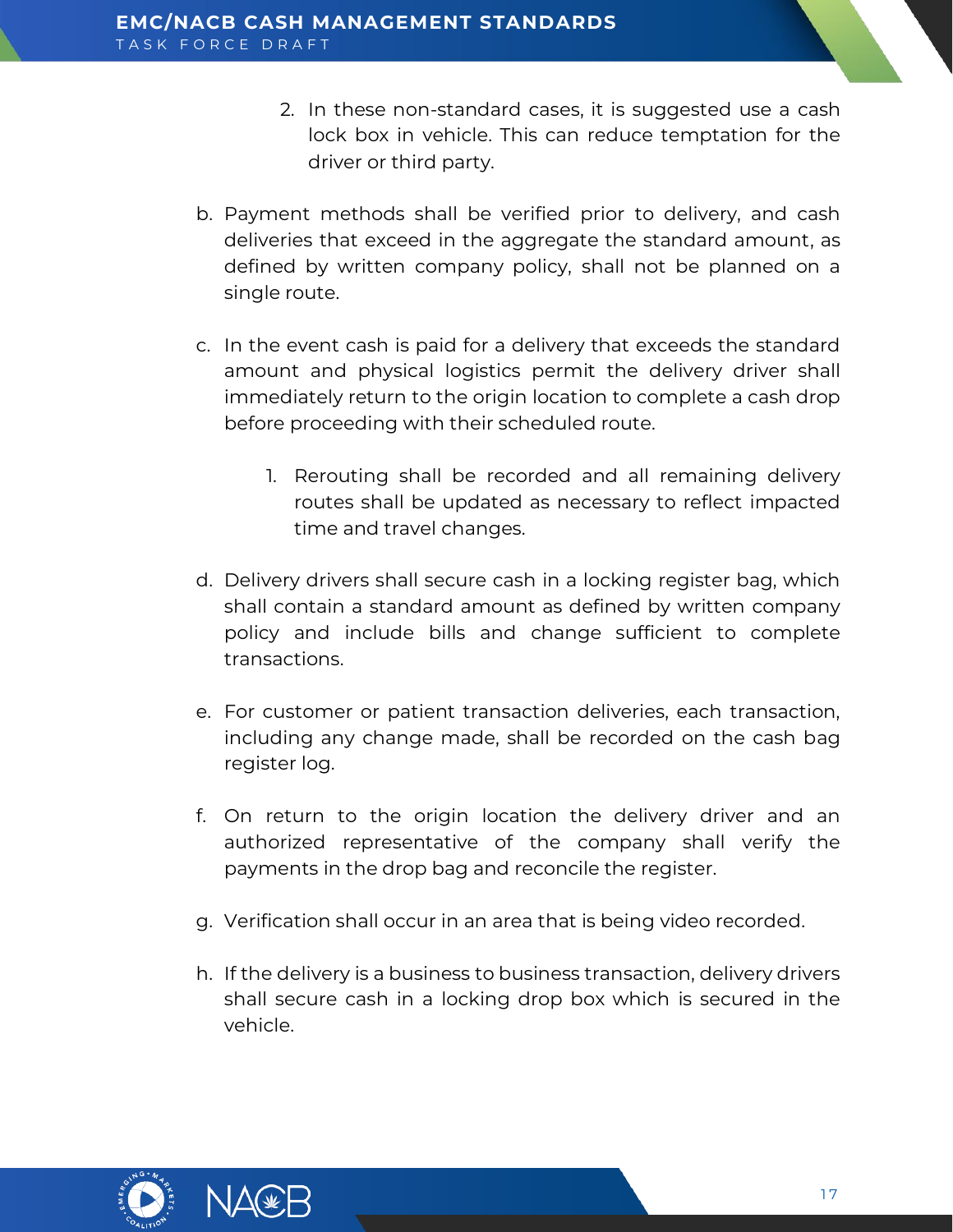- 1. Once a verified payment has been placed into the secure drop box, it shall not be opened until the delivery driver returns to the origin location.
- i. On return to the origin location, the delivery driver and an authorized representative of the company shall verify the payments in the drop box.
- j. Verification shall occur in an area that is being video recorded.
- k. The locking drop box shall be accessible by key or electronic code and each delivery driver shall keep a key on their person at all times (if applicable).

#### <span id="page-17-0"></span>**4. Delivery Routes Should**

- a. Avoid high-risk areas.
- b. Avoid areas in which cell reception is not reliable.
- c. Not be rescheduled they have been previously compromised
- d. Be randomized to avoid security threats.
- e. Be planned to avoid construction detours.

# <span id="page-17-1"></span>**3. Cash Spending**

#### <span id="page-17-2"></span>**1. Expense Reporting**

a. Starting cash bank shall be verified prior to the spending of any cash.



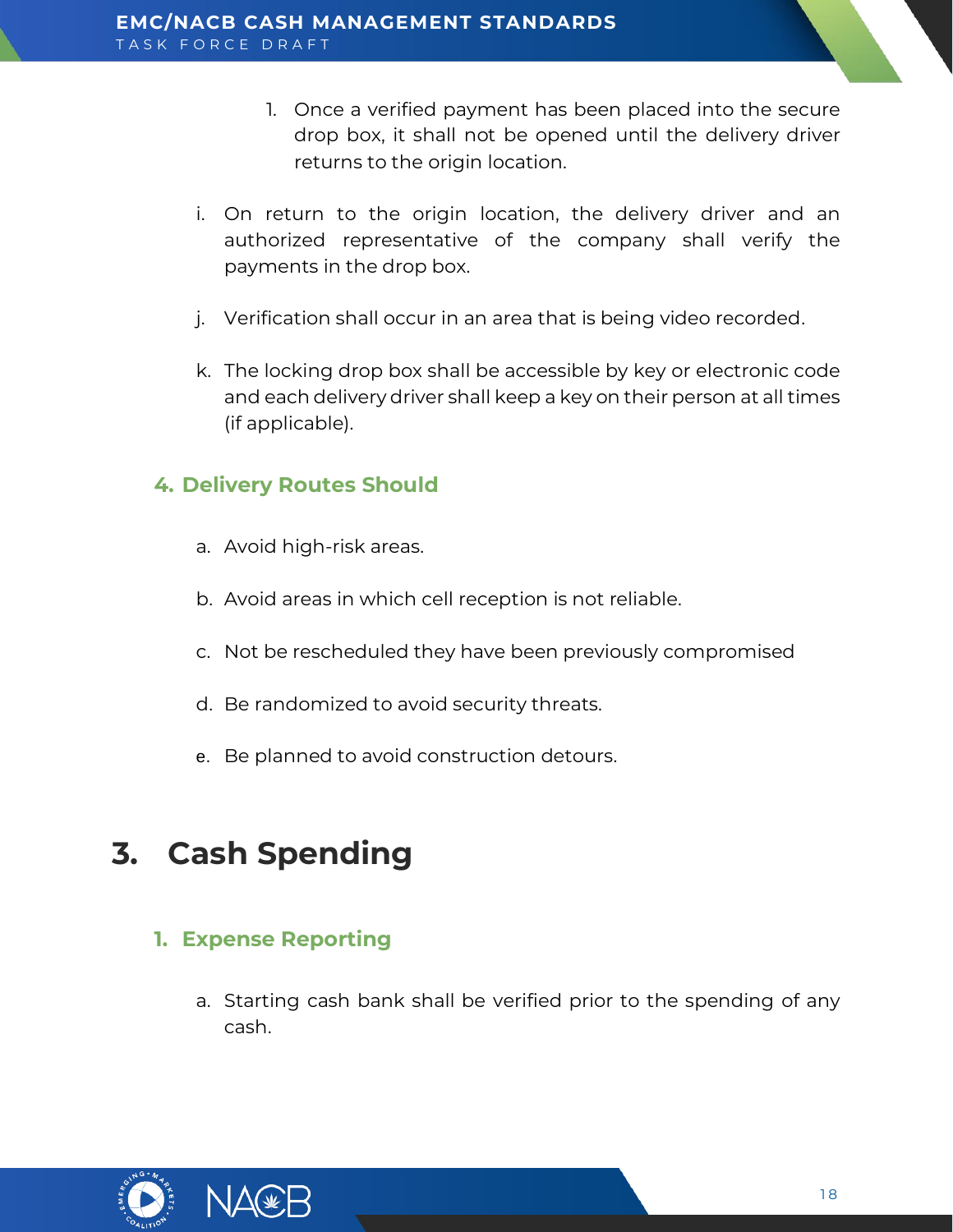- b. An expense receipt shall be created for all cash spending, which shall include:
	- a. Vendor invoice including line item detail;
	- b. Vendor location and contact information;
	- c. Date of transaction;
	- d. Printed names of delivery agent and receiving agent;
	- e. Signatures of delivery agent and receiving agent;
	- f. Copy of identification from delivery agent, e.g.
	- g. Driver's license; and/or
	- h. State issued employee license;
	- i. Company issued employee badge
	- j. Total expense receipt amount;
	- k. Payments made on invoice amounts and further payment plan arrangements and authorizations if not paid in full;
	- l. Record of any returned or rejected invoiced items;

m. Request for and/or confirmation of refunds.

- c. Expenses shall be paid and verified in the presence of both the delivery agent and the receiving agent.
- d. Expense payments shall occur under recorded video surveillance in an access-controlled area. (not feasible with certain expenses like utilities)
- e. Any required shipping/travel manifest shall be retained with the expense receipt and shall include:
	- a. Record of any returned or rejected invoiced items, and



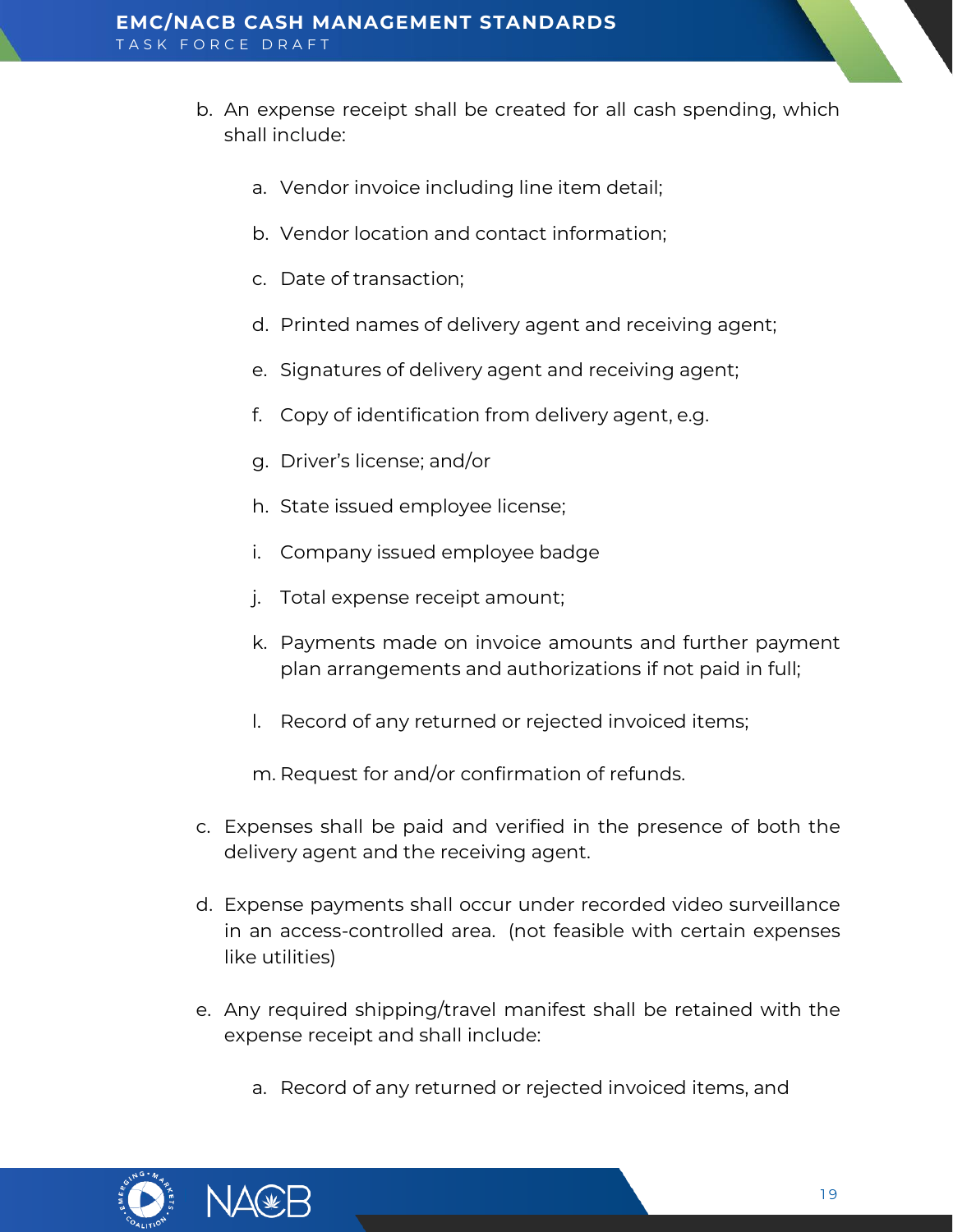- b. Request for and/or confirmation of refunds.
- f. Written company policy shall define payment amounts which need authorization.
- g. Company shall ensure that any company to whom payments are being issued for regulated inventory (i.e. cannabis and/or cannabis-derived products) are currently licensed:
	- a. State business license; and/or
	- b. State sales tax licenses/permits;
	- c. Local business license;
	- d. Local sales tax licenses/permits (if applicable).
- h. Cash banks shall be reconciled every business day including verification of complete record keeping.

### <span id="page-19-1"></span><span id="page-19-0"></span>**4. Cash Reporting**

#### **1. Reports of Currency Received in Trade or Business: IRS Form 8300**

a. Banks and certain other financial institutions must file currency transaction reports, or CTRs, for each deposit, withdrawal, exchange of currency or other payment or transfer, by, through or to the institution when involving more than \$10,000. Any cannabis business that is a "money services business" must file CTRs for such \$10,000+ transactions. A cannabis dispensary or other trade or business must file separate currency reports using IRS Form 8300, "Report of Cash Payments Over \$10,000 Received in a Trade or Business." A money services business or other financial institution that files a CTR for a transaction does not also file a Form 8300.



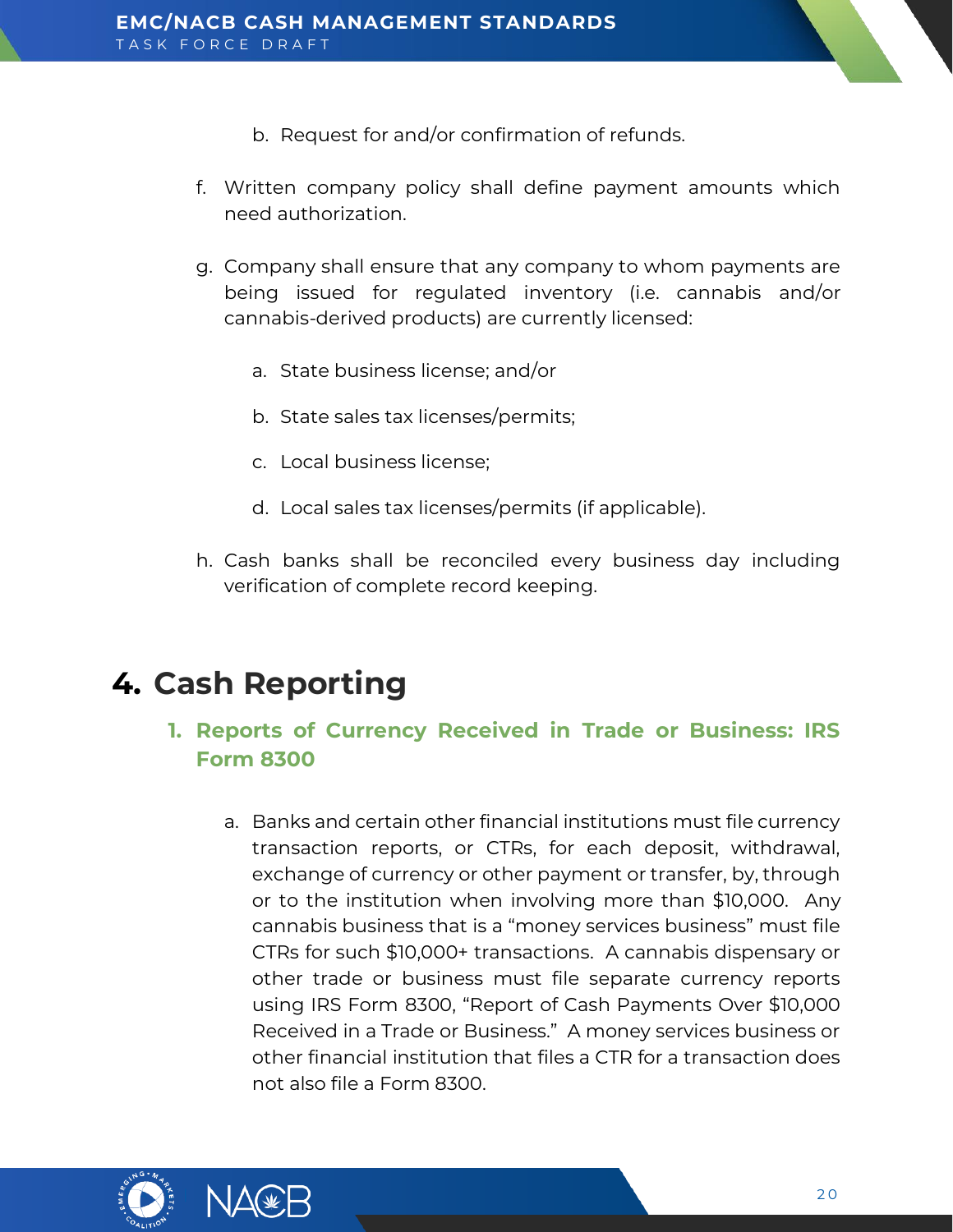- b. Trades and businesses must report cash payments received if **all** of the following criteria are met:
	- a. The amount of cash is more than \$10,000, and
	- b. The business receives the cash as:
		- 1. One lump sum of more than \$10,000; or
		- 2. Installment payments that cause the total cash received within one year of the initial payment to total more than \$10,000; or
		- 3. Previously unreported payments that cause the total cash received within a 12-month period to total more than \$10,000; and
		- 4. The establishment receives the cash in the ordinary course of a trade or business; and
		- 5. The same agent or buyer provides the cash; and
		- 6. The business receives the cash in a single transaction or in "related transactions."
			- a. "Related transactions" are transactions between a payer, or an agent of the payer, and a recipient of cash that occur within a 24 hour period. If the same payer makes two or more transactions totaling more than \$10,000 in a 24-hour period, the business must treat the transactions as one transaction and report the payments. (A 24 hour period is 24 hours, not necessarily a calendar day or banking day.)



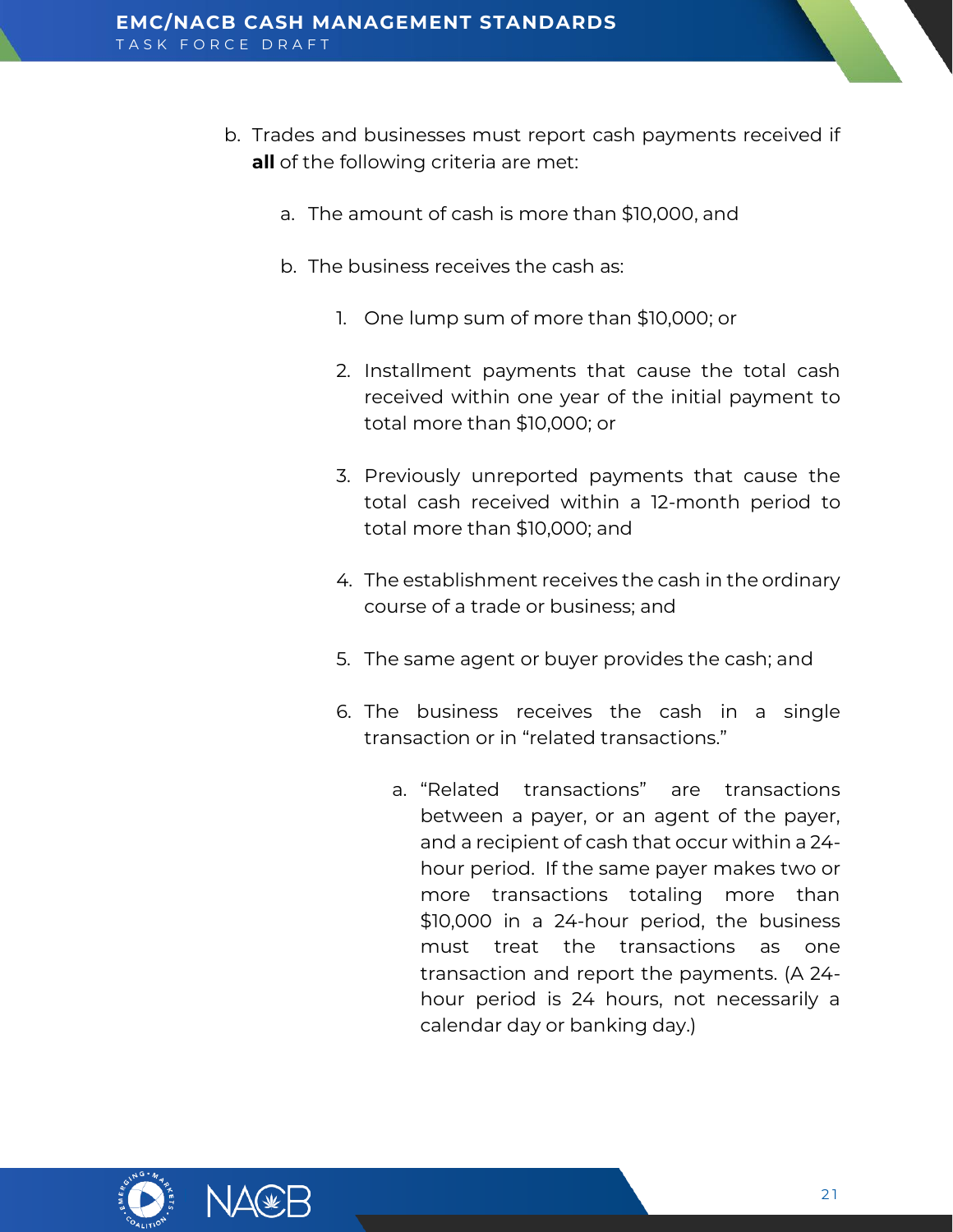#### <span id="page-21-0"></span>**2. Filing Form 8300**

- a. Generally, a business must file Form 8300 within 15 days after receiving the cash. If the 15th falls on a Saturday, Sunday, or holiday, the business must file the report on the next business day.
- b. In some situations, the payer may arrange to pay in cash installments. These multiple payments are subject to special calculation rules
	- a. If the first payment is more than \$10,000, a business must file Form 8300 within 15 days.
	- b. If the first payment is not more than \$10,000, the business adds the first payment and any later payments made within one year of the first payment. When the total cash payments exceed \$10,000, the business must file Form 8300 within 15 days.
	- c. After a business files Form 8300, it must start a new count of cash payments received from that buyer. If a business receives more than \$10,000 in additional cash payments from that buyer within a 12-month period, it must file another Form 8300 within 15 days of the payment that causes the additional payments to total more than \$10,000.
	- d. If a business must file Form 8300 and the same customer makes additional payments within the 15 days before the business must file Form 8300, the business can report all the payments on one form.
- c. Businesses can file Form 8300 electronically using the [Bank](https://bsaefiling.fincen.treas.gov/main.html)  [Secrecy Act \(BSA\) Electronic Filing \(E-Filing\) System.](https://bsaefiling.fincen.treas.gov/main.html) E-filing is free and is a quick and secure way for individuals to file their Form 8300s. Businesses can also mail the Form 8300 to the IRS at:



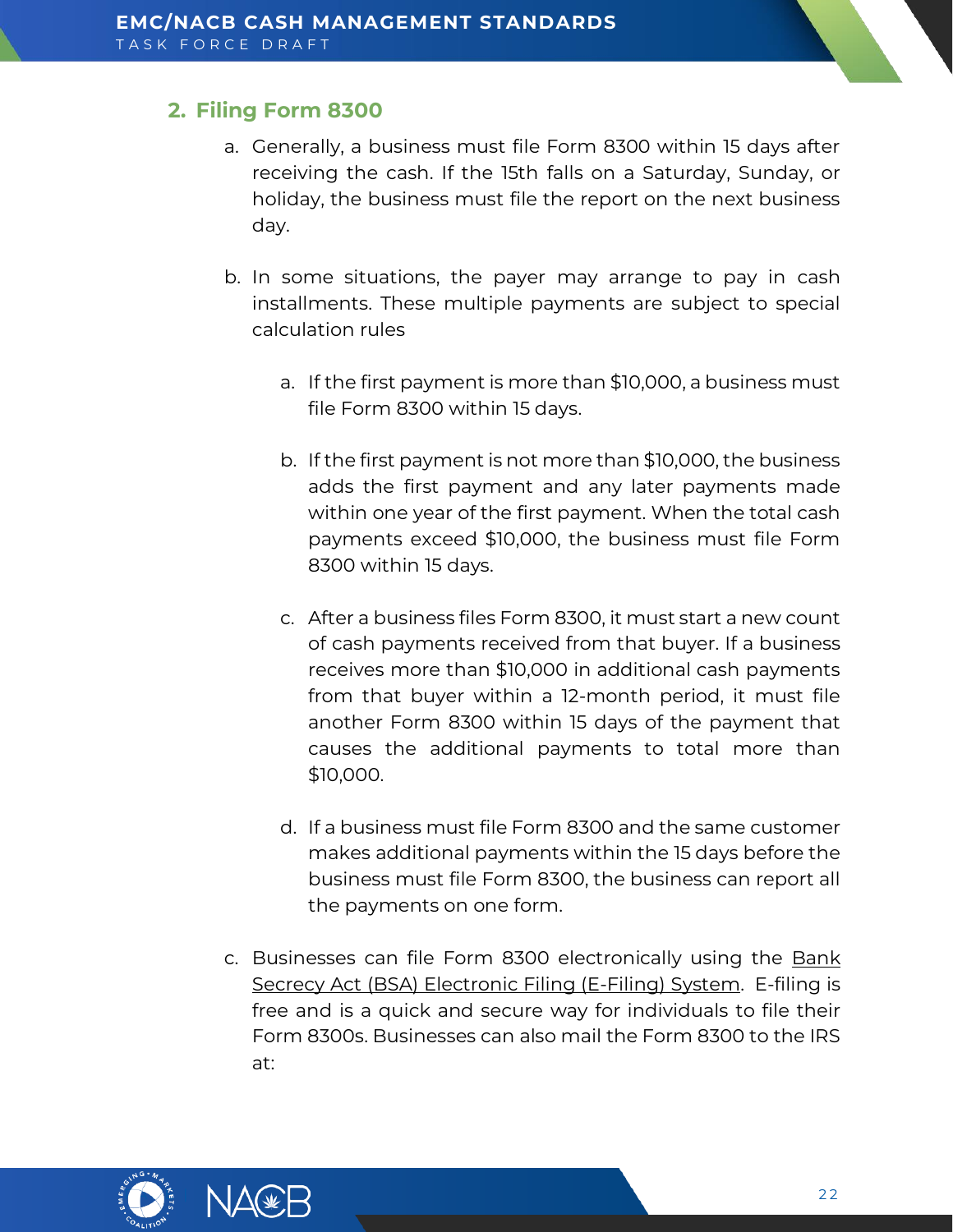#### The Detroit Federal Building P.O. Box 32621 Detroit, MI 48232

- d. When a business is required to file a Form 8300, the law requires the business to provide a written statement to each person(s) named on Form 8300 to notify them that the business has filed the form. This requirement to provide a written statement does not apply with respect to a Form 8300 filed voluntarily, including a Form 8300 to report a suspicious transaction involving less than \$10,000.
	- a. The business filing Form 8300 must provide its identified customers with the written statement **on or before Jan. 31** of the year that immediately follows the year the customer made the cash payment.
	- b. The written statement must include the following information:
		- 1. The name and address of the cash recipient's business;
		- 2. The name and telephone number of a contact person for the business;
		- 3. The total amount of reportable cash received in a 12-month period; and
		- 4. A statement that the cash recipient is reporting the information to the IRS.
	- c. The code and regulations only specify the information that the business is required to include on a statement, not the format of the statement. A business may use its invoice for the statement of notification, as long as the invoice includes all required information.



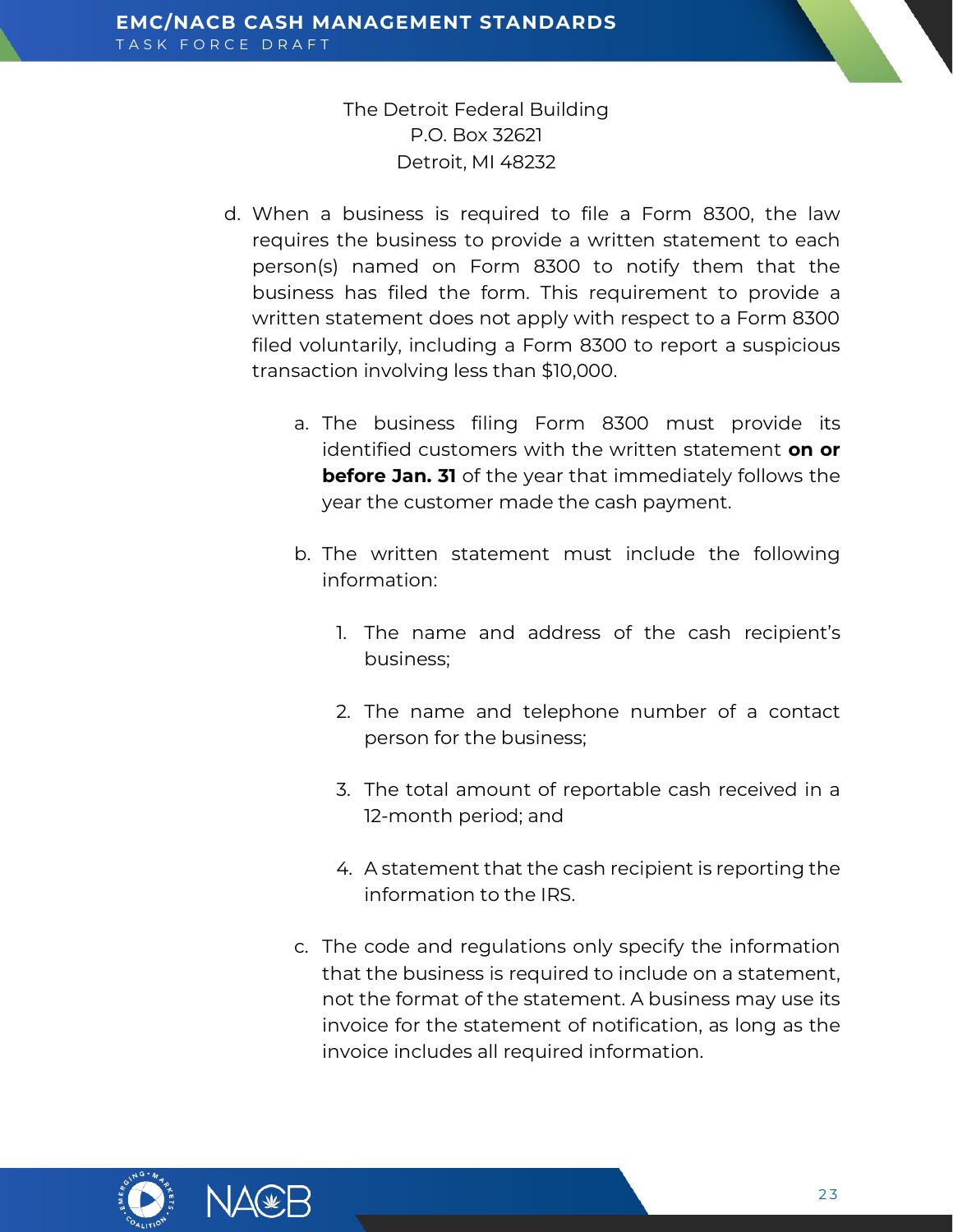- d. Providing a copy of Form 8300 to the payer(s), although not prohibited, is not advisable due to the sensitive information contained on the form, for example, the Employer Identification Number (commonly called an EIN) or SSN of the filer.
- e. A business shall keep a copy of every Form 8300 it files, and the required statement it sent to customers, for at least five years from the date filed. Civil and criminal penalties may apply for failing to file 8300s in a timely manner to the IRS.
- f. Additional information on 8300 definitions and requirements are available at the IRS website:
	- 1. [https://www.irs.gov/businesses/small-businesses](https://www.irs.gov/businesses/small-businesses-self-employed/irs-form-8300-reference-guide#:~:text=The%20law%20requires%20that%20trades,a%20Trade%20or%20Business%20PDF.)[self-employed/irs-form-8300-reference](https://www.irs.gov/businesses/small-businesses-self-employed/irs-form-8300-reference-guide#:~:text=The%20law%20requires%20that%20trades,a%20Trade%20or%20Business%20PDF.)[guide#:~:text=The%20law%20requires%20that%20](https://www.irs.gov/businesses/small-businesses-self-employed/irs-form-8300-reference-guide#:~:text=The%20law%20requires%20that%20trades,a%20Trade%20or%20Business%20PDF.) [trades,a%20Trade%20or%20Business%20PDF.](https://www.irs.gov/businesses/small-businesses-self-employed/irs-form-8300-reference-guide#:~:text=The%20law%20requires%20that%20trades,a%20Trade%20or%20Business%20PDF.)

### <span id="page-23-0"></span>**5. ATM Transactions**

- a. Banks???? that own and operate ATMs generally are subject to CTR filing requirements for cash deposits and withdrawals from the ATM when those transactions exceed \$10,000. An ATM operator that is a money services business (MSB) also are subject to CTR filing requirements. However, simply operating an ATM does not cause a business to be an MSB.
- b. A business that is not a bank or MSB is not subject to a CTR filing requirement. However, that business would be subject to the IRS Form 8300 filing requirement if cash transactions exceeding \$10,000 are conducted through the ATM. See above.



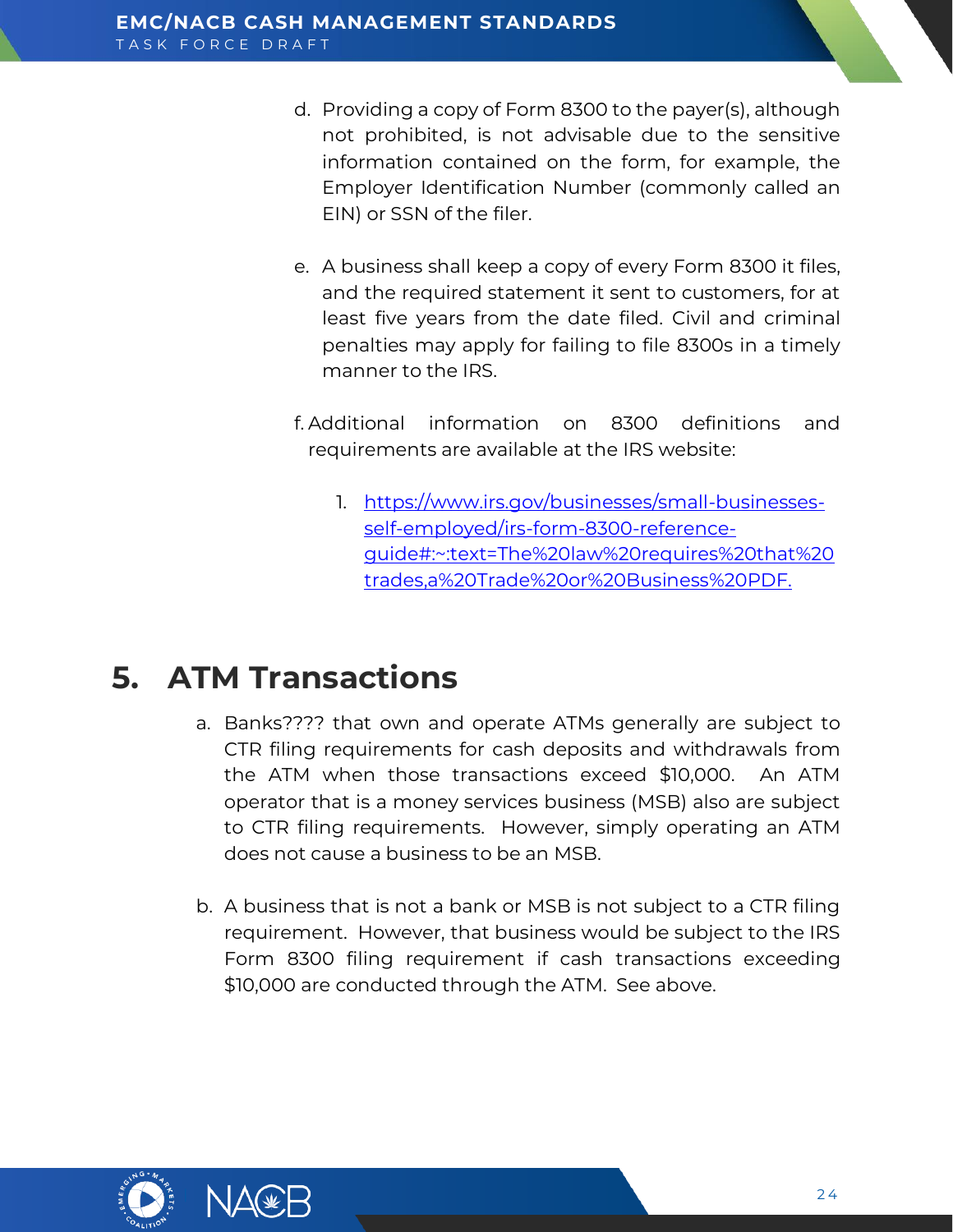### <span id="page-24-0"></span>**6. Wholesale Cash Transactions**

#### <span id="page-24-1"></span>**1. Documenting Cash Transactions for Wholesale Purchases and/or Sales**

- a. Policies and procedures shall be designed and followed in order to maintain accurate records of product and cash transactions.
- b. Businesses may use invoicing software to assist in this process.
- c. The Uniform Commercial Code may be referred to in drafting company policies for product and cash transfers. (See Article 2: Sales, Part 3: General Obligation and Construction of Contract [https://www.law.cornell.edu/ucc/2\)](https://www.law.cornell.edu/ucc/2)

#### <span id="page-24-2"></span>**2. Whole Cash Transactions at the Time of Product Transfer**

- a. Cash shall be transported following the cash transport guidelines outlined in this standards document.
- b. Cash shall be counted and managed following the cash processing guidelines outlined in this standards document.
- c. Cash shall only be transferred for invoiced and track and traced products with all batch numbers indicated on the invoice.
- d. Signatures from all parties involved in the transaction shall be gathered on the invoices, and copies of the signed invoices shall be given to all parties involved in the transaction
- e. Cash transactions shall be reported to the IRS using Form 8300 following the cash reporting guidelines outlined in this standards document.
- f. Where applicable, banked businesses must report the cash transaction to their bank for proper reporting in a CTR to FinCEN.



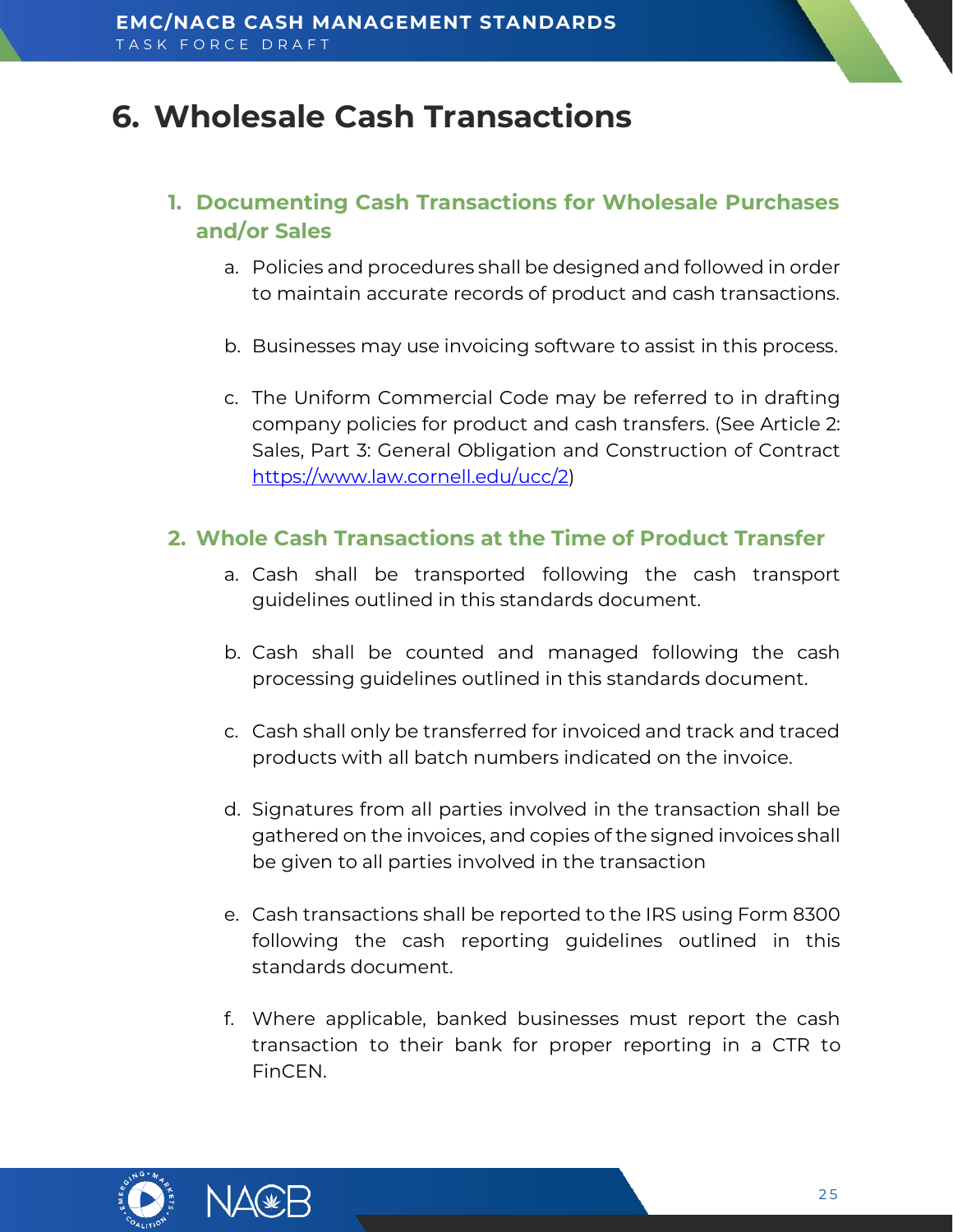#### <span id="page-25-0"></span>**3. Partial Wholesale Cash Transactions**

- a. The guidelines enumerated in section B of this standard shall be followed.
- b. Prior to obtaining signatures, the following shall be noted on the invoice
	- a. The portion of the products that are accepted;
	- b. The portion of the products that are rejected;
	- c. Track and trace batch numbers for all products.

#### <span id="page-25-1"></span>**4. Wholesale Cash Transactions for Consigned Products**

- a. The guidelines enumerated in section B of this standard shall be followed.
- b. Sales and payments shall be clearly tracked as against the specific invoices.
- c. Signatures for payment receipts as against those invoices shall be obtained from the payee for each installment.
- d. As soon as the \$10,000 threshold for Form 8300 is reached, the cash shall be reported on Form 8300 to the IRS with a notation indicating that it is an installment contract, and that updated reports will be filed.
	- a. The total amount of cash payment obtained as against the specific invoice shall be reported on the updated Form 8300 for the annual cash payments made on that invoice
	- b. For an installment contract, each invoice shall be reported on a separate Form 8300 and/or updated Form 8300.



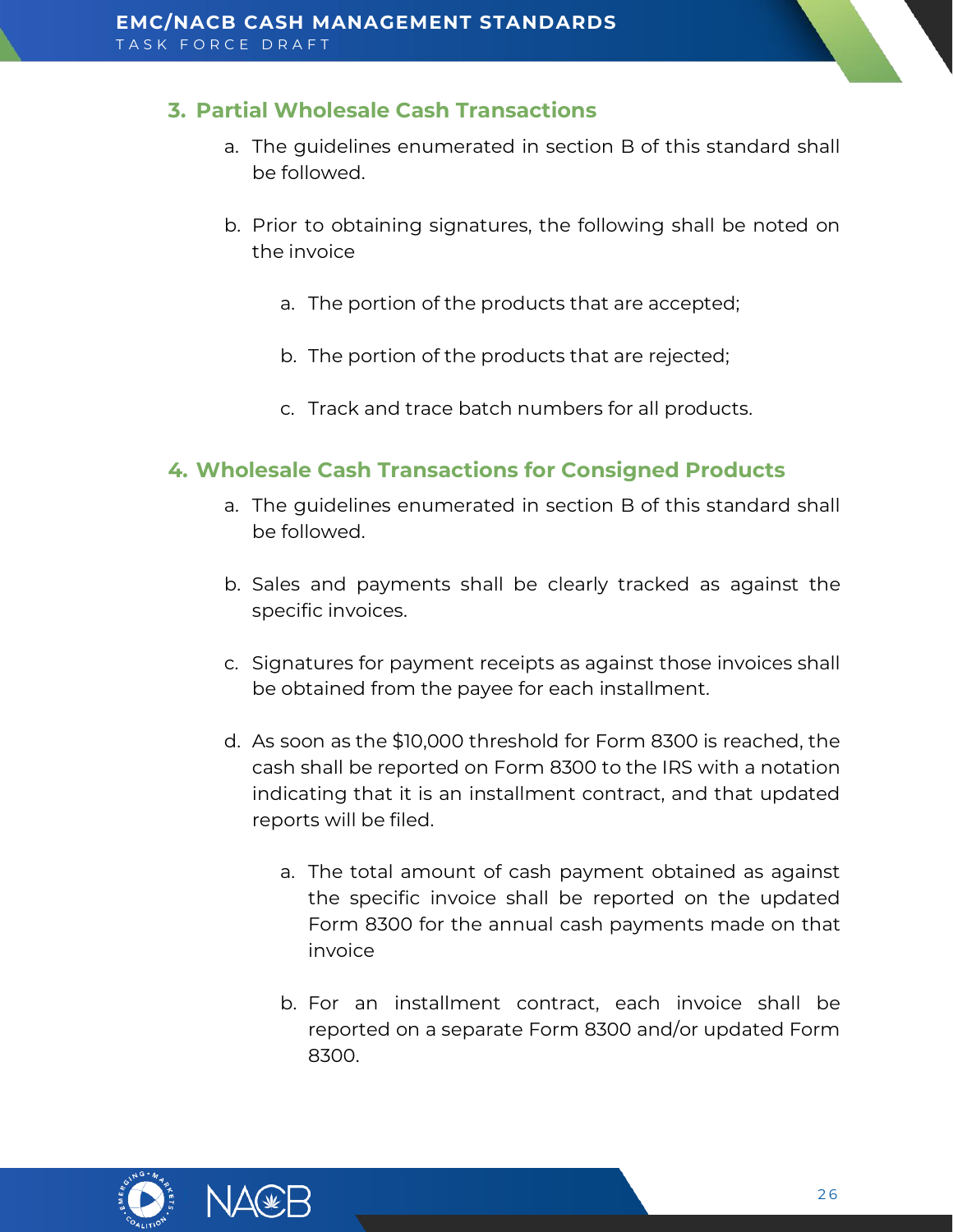# <span id="page-26-1"></span><span id="page-26-0"></span>**7. Payments**

#### **1. Network Branded Cards**

a. Network branded card (e.g, American Express, Discover, MasterCard, Visa) acceptance is not presently available to the US cannabis industry under national network branded card rules. Beware of payment providers who are offering network branded acceptance and presenting that these are compliant with the network rules.



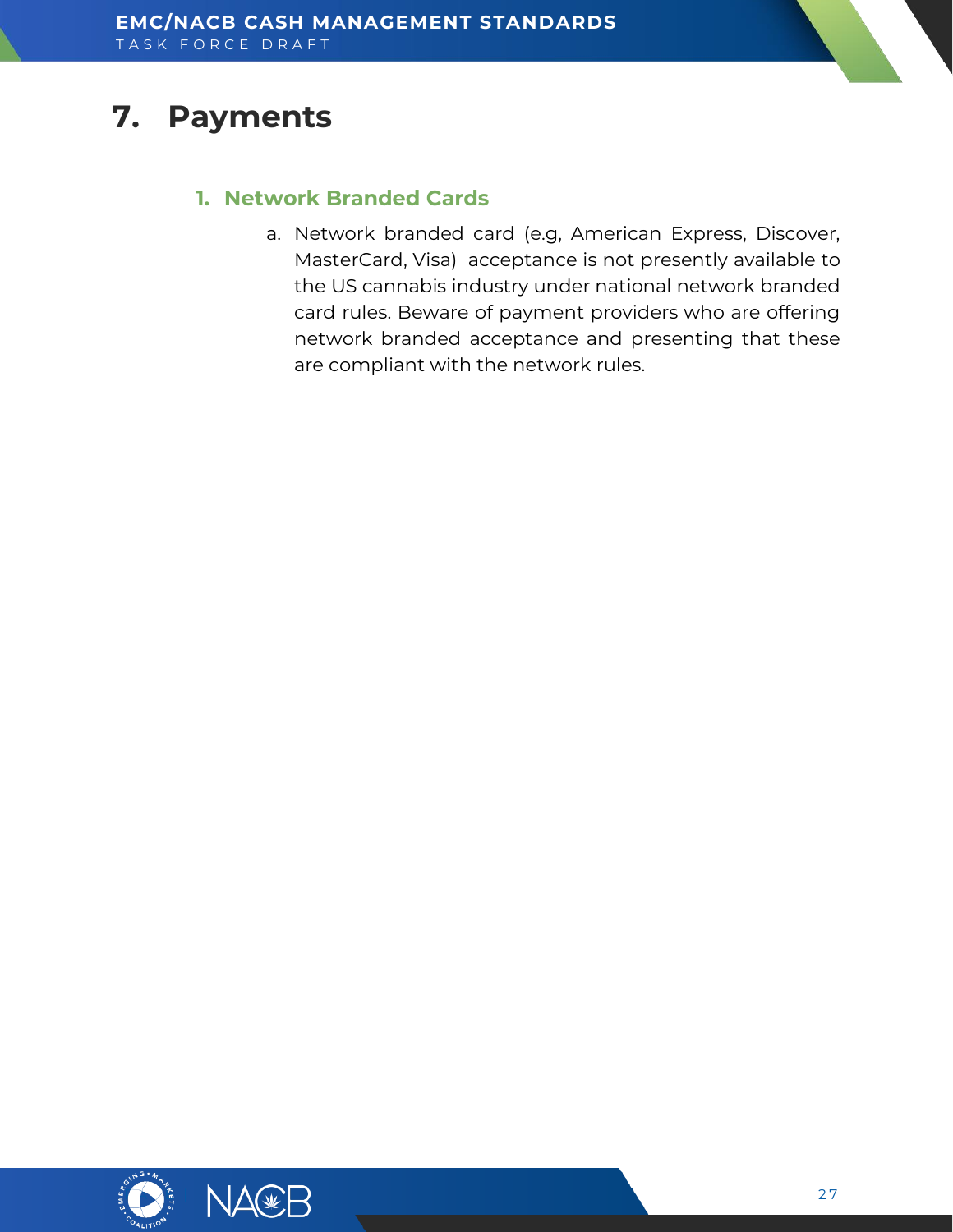# <span id="page-27-0"></span>D. BANKING RELATIONSHIP

### <span id="page-27-1"></span>**1. Best Practices:**

- a. Treat your banker like a partner: Your banker is your friend. Be honest with them and stay in touch. Update them immediately regarding all material changes in your business.
- b. Provide requested information to your banker immediately: Cannabis businesses, as do other higher risk business types, can expect regular requests for more information from their bankers. Information requested is for legal and regulatory compliance for the bank and the business must not delay in providing the requested information. Delays can result in disruptions to your business.
- c. Keep your cannabis licenses up to date: Provide your renewed cannabis licenses to your banker before the expiration of the previous license. If your cannabis license expires, your banker must suspend or close your account.
- d. Provide your seed-to-sale tracking information.
- e. Provide transaction reports to your banker monthly: On a monthly basis, provide your banker with detailed transaction reports of all transactions conducted by the business. Some bankers may also request track and trace reports on the same time period.
- f. Update suppliers, vendors, and purchasers lists immediately: Cannabis businesses must identify all suppliers, vendors, and purchasers to their bankers. If the business changes suppliers, vendors, or purchasers, that list must be updated with your banker immediately in order to avoid disruptions to your business. If the suppliers, vendors, or purchasers are also cannabis businesses, their active, unexpired cannabis license numbers must be supplied to your banker.
- g. Update owners, officers, control parties, and key people lists immediately: Businesses must identify owners, officers, control parties, and key people to their bankers. If any of these people/entities